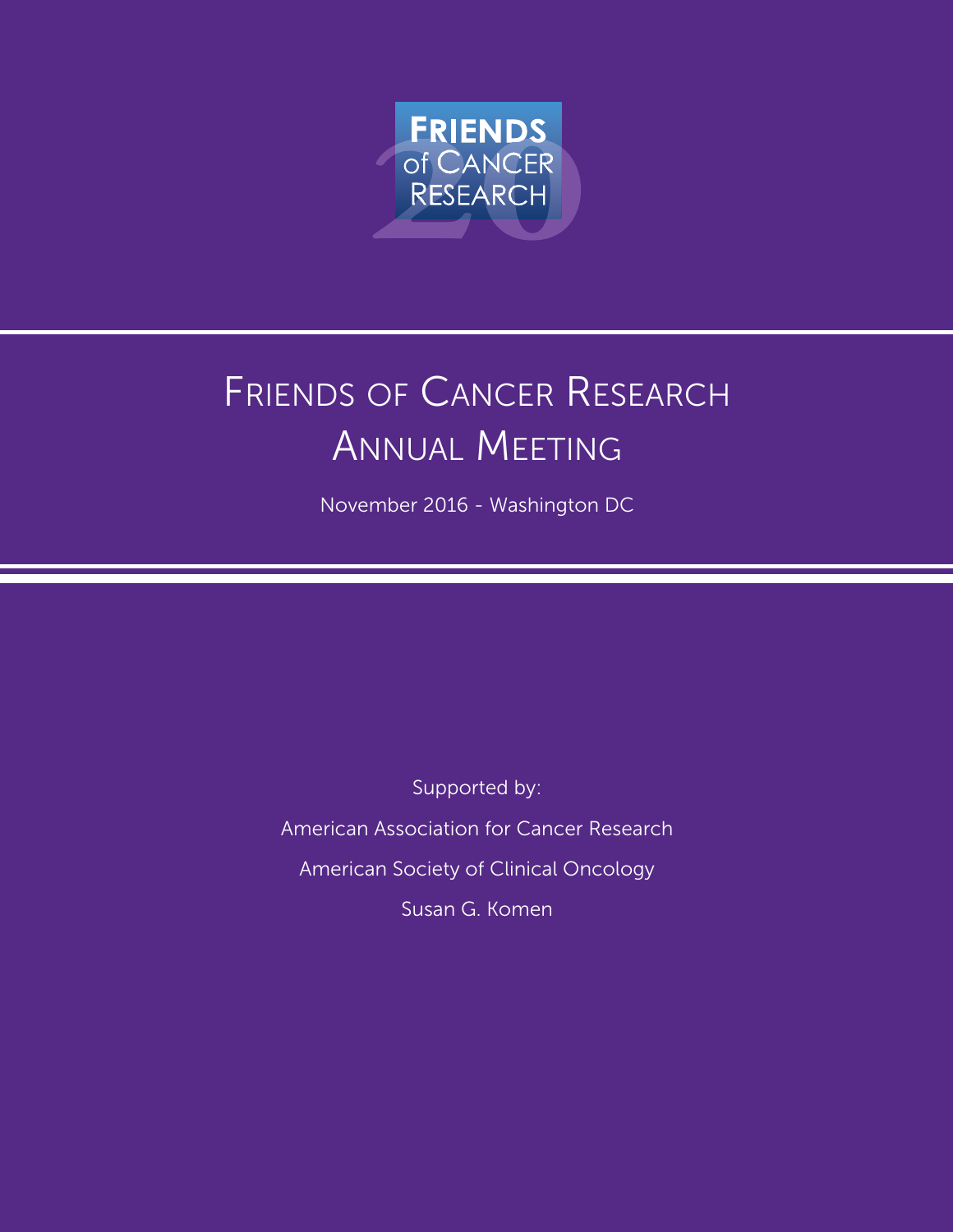### Friends of Cancer Research Annual Meeting

#### November 16, 2016 8:30 aM – 4:00 PM Hyatt Regency Washington on Capitol Hill

#### AGENDA

| $8:00$ am  | <b>Breakfast</b>                                                                                                                                                                                                                                                                                                                                                                                              |  |
|------------|---------------------------------------------------------------------------------------------------------------------------------------------------------------------------------------------------------------------------------------------------------------------------------------------------------------------------------------------------------------------------------------------------------------|--|
| $8:30$ am  | Welcome - Jeff Allen, President & CEO, Friends of Cancer Research<br>Ellen Sigal, Chair & Founder, Friends of Cancer Research                                                                                                                                                                                                                                                                                 |  |
| 8:35 am    | Keynote - Rob Califf, Commissioner, U.S. FDA<br>Doug Lowy, Acting Director, NCI                                                                                                                                                                                                                                                                                                                               |  |
| $9:00$ am  | Panel One - Modernization of Eligibility Criteria<br>• Moderator: Edward Kim, Carolinas HealthCare<br>• Andrea Denicoff, NCI<br>• Elizabeth Garrett-Mayer, Medical University of South Carolina<br>• Paul J. Hesketh, Lahey Health Cancer Institute<br>• Gwynn Ison, U.S. FDA<br>• Pratik Multani, Ignyta<br>• Nancy Roach, Fight Colorectal Cancer<br>• Eric Rubin, Merck<br>· Rajeshwari Sridhara, U.S. FDA |  |
| $10:45$ am | <b>Break</b>                                                                                                                                                                                                                                                                                                                                                                                                  |  |
| $11:00$ am | Panel Two - Examining the Feasibility of Real World Evidence Through Pilot Studies<br>• Moderator: Gideon Blumenthal, U.S. FDA<br>• Amy Abernethy, Flatlron<br>• Lisa LaVange, U.S. FDA<br>· Jane Perlmutter, Gemini Group<br>• Michael Taylor, Genentech                                                                                                                                                     |  |
| 12:45 pm   | <b>Break</b>                                                                                                                                                                                                                                                                                                                                                                                                  |  |
| $1:00$ pm  | Lunch and Discussion - Global Harmonization of Drug Development<br>• Richard Pazdur, U.S. FDA<br>• Francesco Pignatti, European Medicines Agency<br>• Prudence Scott, Medex Consulting                                                                                                                                                                                                                        |  |
| $2:15$ pm  | Panel Three - Optimization of Exploratory Randomized Trials<br>• Moderator: Lisa LaVange, U.S. FDA<br>• Jonathan Denne, Eli Lilly & Co.<br>• Eric Kowack, Ignyta<br>• Amy McKee, U.S. FDA<br>• Cyrus Mehta, Cytel Corporation<br>• Richard Simon, NCI<br>• Rajeshwari Sridhara, U.S. FDA                                                                                                                      |  |
| 4:00 pm    | Summary and Closing Remarks - Samantha Roberts, Friends of Cancer Research                                                                                                                                                                                                                                                                                                                                    |  |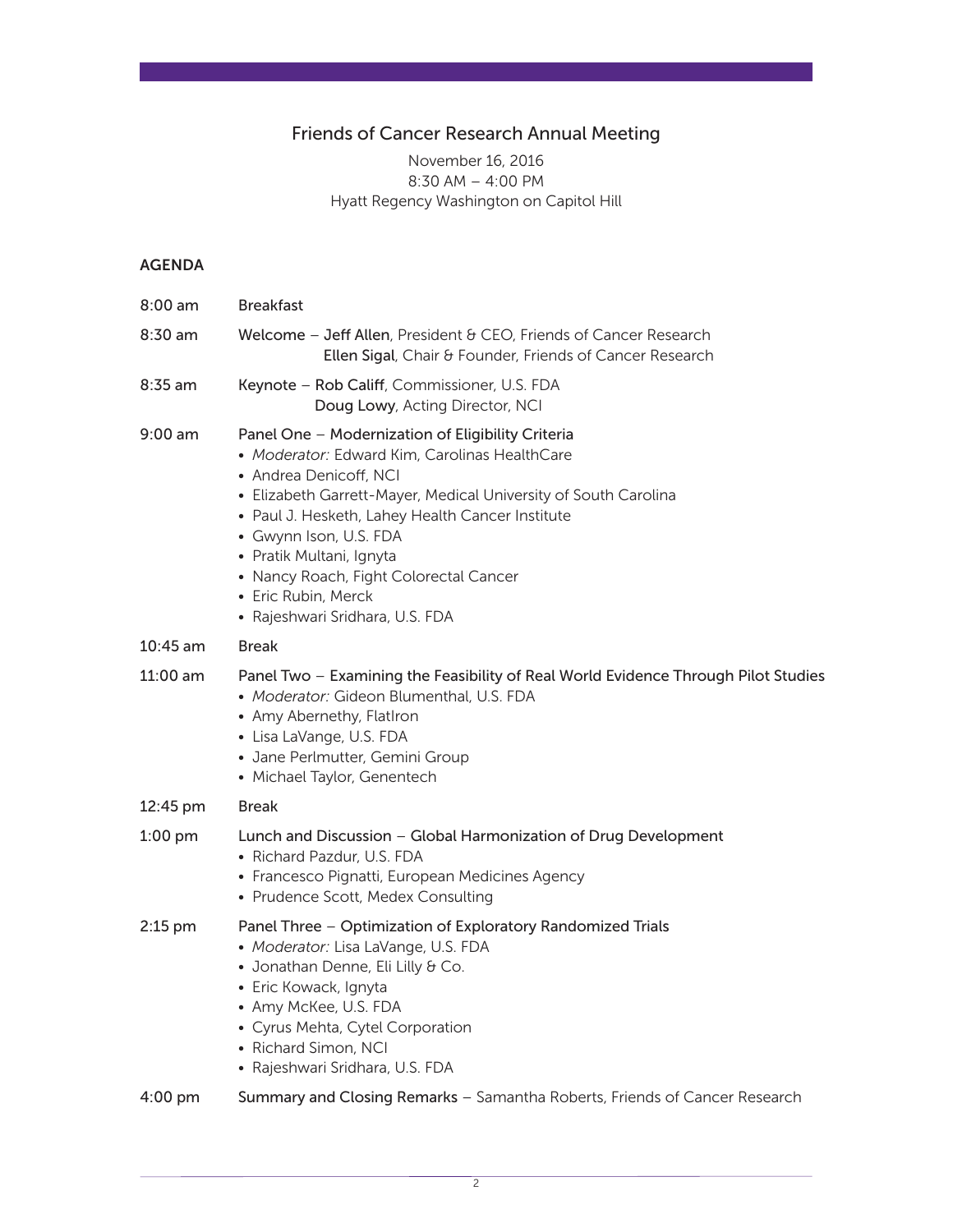

## PARTNERSHIPS SCIENCE SOLUTIONS

Friends of Cancer Research drives collaboration among partners from every healthcare sector to power advances in science, policy and regulation that speed life-saving treatments to patients.

#### The Power of Collaboration

During the past 20 years, Friends of Cancer Research (Friends) has been instrumental in the creation and implementation of policies ensuring patients receive the best treatments in the fastest and safest way possible. We've been successful due to our ability to convene the right people at the right time and put forth revolutionary, yet realistic ideas. Now, in our 20th year, we are energized more than ever to continue this critical work with our trusted partners, creating innovative solutions to overcome barriers standing in the way of conquering cancer. Below are highlights of our collaborations and active initiatives.

#### Breakthrough Therapy: *A Pathway that Rewards Innovation*

When new drugs aimed to treat serious and life-threatening conditions show unprecedented effect in early clinical testing, patients shouldn't have to wait to receive treatment. To address this complex problem, Friends worked with partners in advocacy, regulation, drug development and bipartisan Congressional champions to take the Breakthrough Therapy Designation from an innovative concept, to scientific whitepaper, to federal law in just 13 months. This resulted in the passage of an expedited FDA development program that ensures patient access to revolutionary drugs as quickly and effectively as possible.

- $\blacksquare$  The concept was initiated at our Annual Meeting, with an expert working group which proposed strategies to expedite Fda approval of exceptional drugs intended to treat a serious or life-threatening disease and preliminary clinical evidence suggests it provides a substantial improvement over existing therapies, without sacrificing safety and efficacy standards
- $\blacksquare$  The program has seen upwards of 400 requests, over 100 designations with more than 40 of those drugs now approved.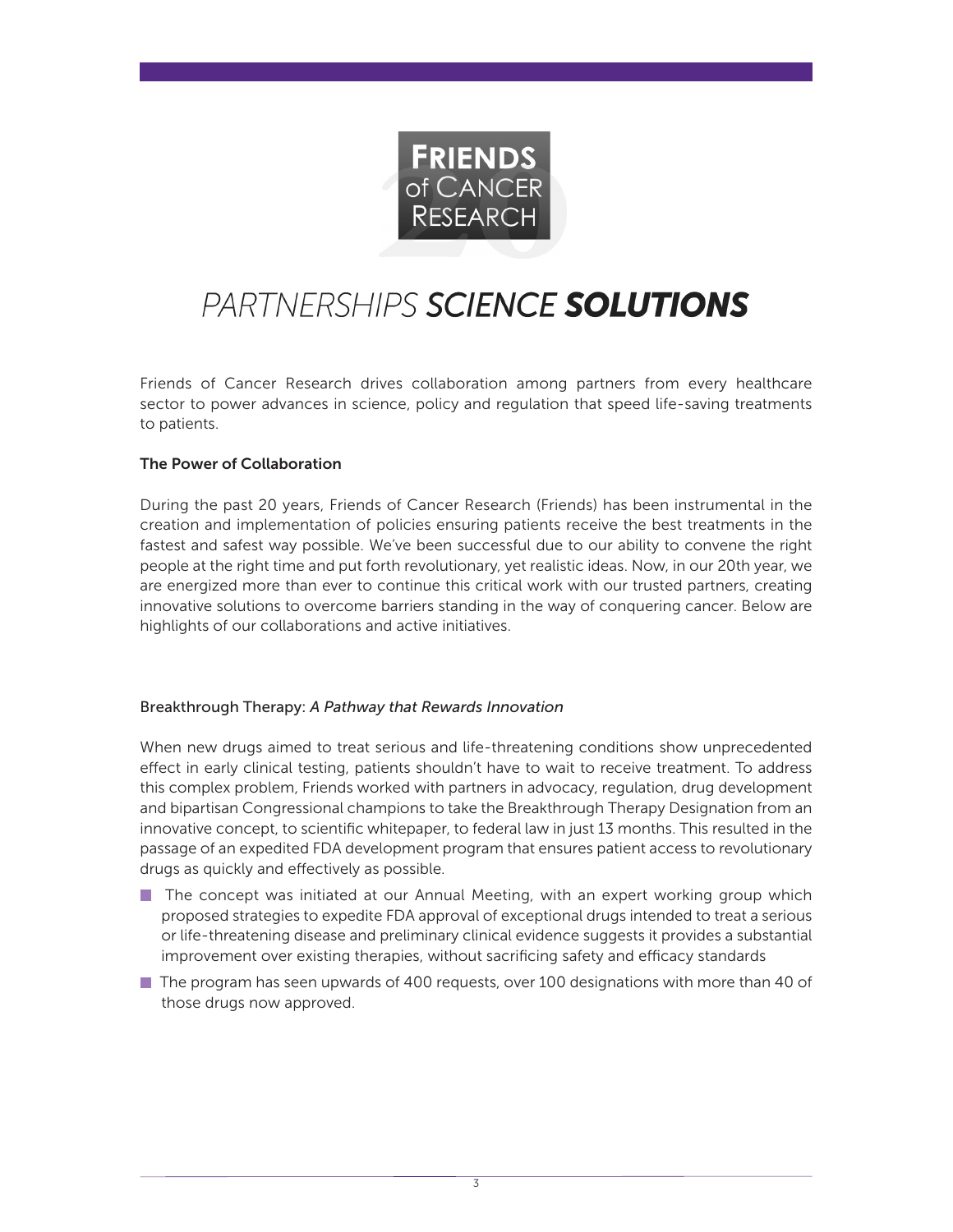#### Lung-Map: *A Revolutionary Precision Medicine Clinical Trial Design*

Taking a new drug from the initial discovery stage through clinical testing and regulatory review is complicated, expensive and often inefficient. This is compounded by the fact that trials for new drugs are almost always conducted separately, even when multiple drugs are being developed to treat the same condition. To address these hurdles, Friends developed a first-ofits kind collaborative clinical trial.

- $\blacksquare$  The approach, initiated at our Annual Meeting, is a multi-stakeholder partnership with leadership from the FDA, NCI, Foundation for the NIH, research institutions, patient advocacy groups and industry collaborating together to develop a new and more efficient protocol for how future clinical trials could be conducted.
- $\blacksquare$  The trial, a biomarker driven multi-drug study in squamous cell non-small cell lung cancer launched in June, 2014, now enrolling over 1,000 patients, is open at more than 700 sites across the U.S. with 5 pharmaceutical companies collaborating on a single trial.

#### Creating a Blueprint *for Drug/Diagnostic Co-Development*

While cutting-edge drugs have access to special FDA pathways and approval mechanisms, the addition of companion diagnostics that enable their use can complicate the regulatory process. through our annual "Blueprint" forum, we develop innovative solutions and approaches to address the challenges of drug/diagnostic co-development. Major outcomes of this forum include:

- $\blacksquare$  Identifying ways to overcome the challenges associated with biomarker development;
- **Facilitate optimal development of diagnostics with breakthrough therapies;**
- $\blacksquare$  Developed a regulatory framework for next-generation sequencing as a companion diagnostic;
- $\blacksquare$  Develop standardized approach to increase utilization and sharing of large-scale genetic databases.

#### The Future of Treating Cancer: *Immunotherapies*

Friends is working to further the field of immuno-oncology through the development of a Policy Advisory Group consisting of a small, but representative group of scientific, clinical, patient, policy and industry thought leaders. These thought leaders will shape a multi-stakeholder process to pave the way for this exciting new science. In April of 2016, Friends became a launch partner of The Parker Institute for Immunotherapy, with Friends Chair, Ellen Sigal, serving on the institute's advisory committee.

#### Patient & Advocate *Regulatory Education*

Patient input in the regulatory process is a vital part of the evaluation and approval of new therapies. The FDA structure and process for potential new therapies is complicated and not commonly understood. To best equip advocates to engage with researchers, regulators and scientists, Friends is developing an online-based advocacy education and training program. this will provide a strong foundation of knowledge and act as a venue to connect patients with opportunities to impact drug development.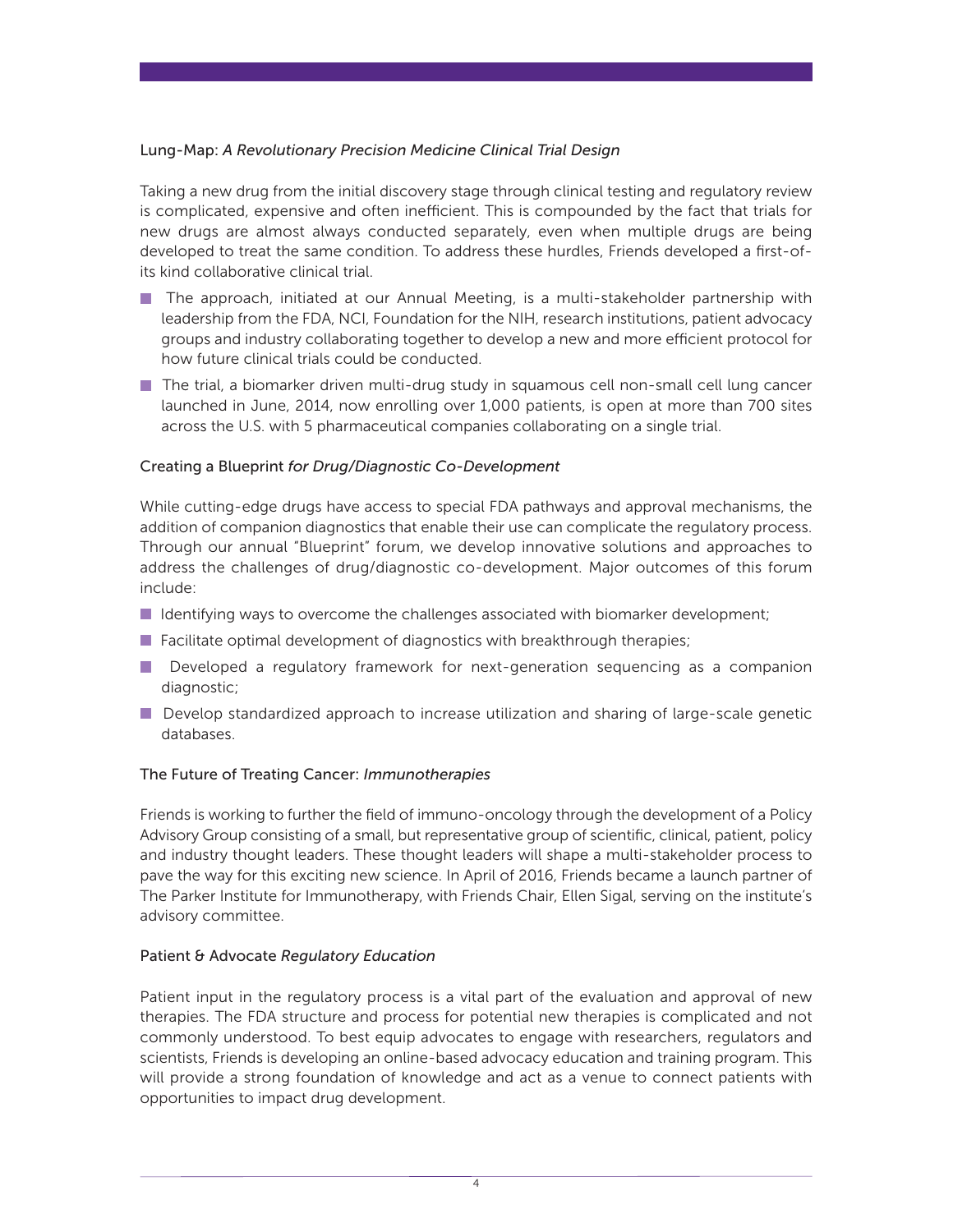#### Policy Priorities

#### 21st Century Policies *for 21st Century Science & Innovation*

- Friends was a primary driver of one of the most significant health-related legislative actions of 2014 and 2015, the house energy and Commerce Committee's "21st Century Cures Initiative." The final bill passed the House with overwhelming bipartisan support.
- $\blacksquare$  Friends developed key sections of the bill that represent substantive changes that will improve outcomes for patients. These sections focus on: creating a framework for patient-focused drug development, improving tools to evaluate and advance precision medicine, expanding FDA flexibility and enhancing the ability for the agency to attract the best and brightest talent.

#### Centers of Excellence: *Cross-Center Coordinating at the FDA to Reflect Current Patient Care*

Congress has not modernized FDA's organizational structure for medical products since the 1970s. The existing regulatory framework has been defined by a "divide and conquer" approach to oversight; separate centers within FDA regulate three major categories of medical products: drugs, devices and biologics. in order to take advantage of today's advancements in science, drug development and patient treatment, the FDA's structure needs reorganization to focus its resources and ensure the best outcomes for patients.

- **F** Friends put forth a proposal to enhance coordination at the FDA based on specific diseases to reflect 21st Century science and modern medical care.
- **E** Centers of Excellence will build on previous efforts to develop a more disease-oriented approach to product regulation that have demonstrated the positive effect of this type of organizational structure. They will also allow the agency to develop regular cross-center processes to align with and support employee motivation for regulating and delivering safe and effective medical products to treat major diseases.
- **Our proposal was adopted by the White House as part of Vice President Biden's National** Cancer Moonshot initiative, and is included in the bipartisan senate "innovation for healthier Americans Act," which is currently being finalized in the Senate.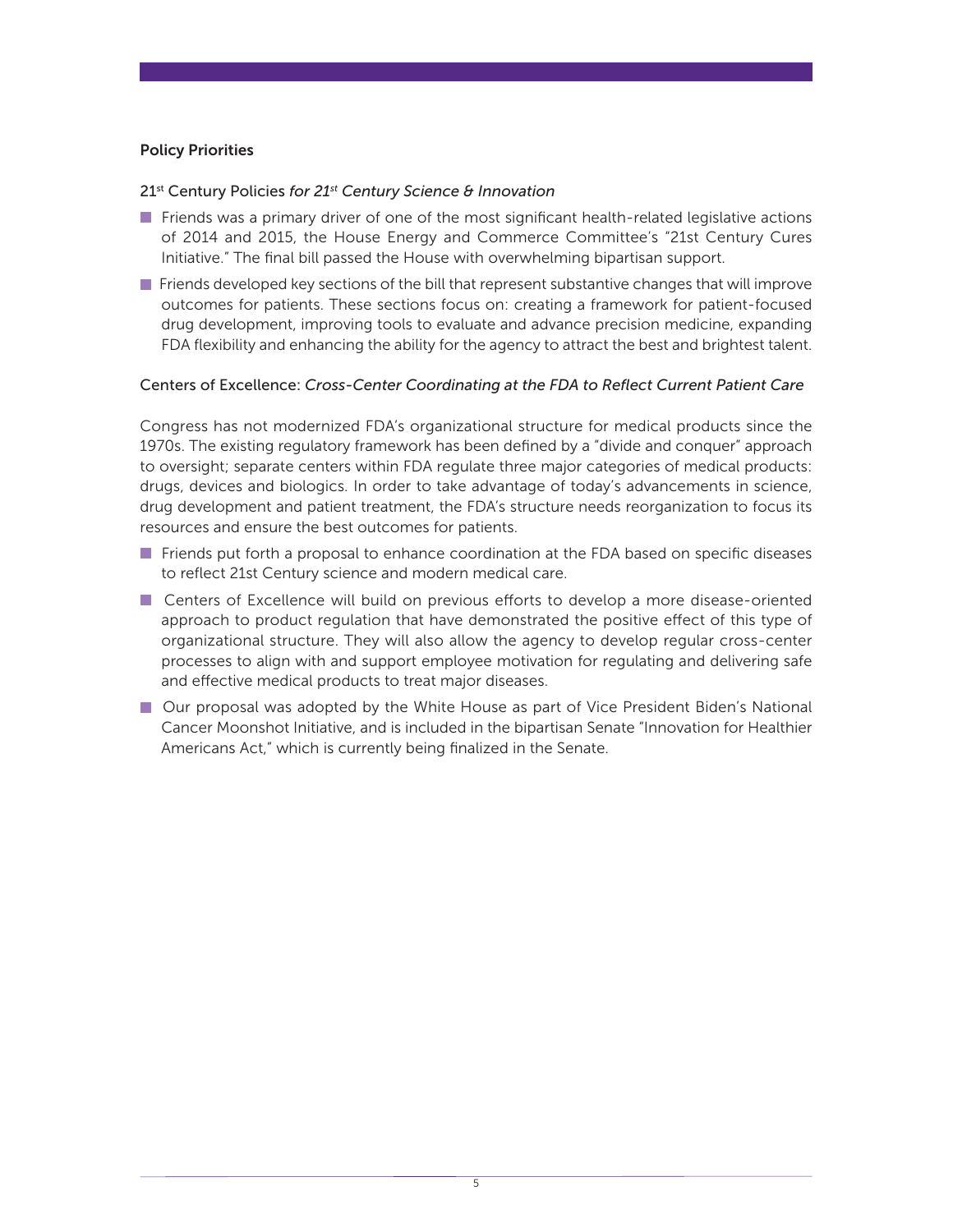#### Supported by:

#### American Association for Cancer Research

Founded in 1907, the American Association for Cancer Research (AACR) is the world's first and largest professional organization dedicated to advancing cancer research and its mission to prevent and cure cancer. AACR membership includes more than 37,000 laboratory, translational, and clinical researchers; population scientists; other health care professionals; and patient advocates residing in 108 countries. The AACR marshals the full spectrum of expertise of the cancer community to accelerate progress in the prevention, biology, diagnosis, and treatment of cancer by annually convening more than 30 conferences and educational workshops, the largest of which is the AACR Annual Meeting with nearly 19,500 attendees. In addition, the AACR publishes eight prestigious, peer-reviewed scientific journals and a magazine for cancer survivors, patients, and their caregivers. The AACR funds meritorious research directly as well as in cooperation with numerous cancer organizations. As the Scientific Partner of Stand Up To Cancer, the AACR provides expert peer review, grants administration, and scientific oversight of team science and individual investigator grants in cancer research that have the potential for near-term patient benefit. The AACR actively communicates with legislators and other policymakers about the value of cancer research and related biomedical science in saving lives from cancer. For more information about the AACR, visit www.AACR.org.

ASCO – American Society of Clinical Oncology – Making a world of difference in cancer care.

Our Mission – Conquering cancer through research, education, and promotion of the highest quality patient care. Our vision is a world where cancer is prevented or cured, and every survivor is healthy. asCo promotes and provides for: lifelong learning for oncology professionals; cancer research; an improved environment for oncology practice; access to quality cancer care; a global network of oncology expertise; and educated and informed patients with cancer. asCo is supported by its affiliate organization, the Conquer Cancer Foundation, which funds groundbreaking research and programs to make a tangible difference in the lives of people with cancer. asCo's diverse network of more than 40,000 oncology professionals recognizes asCo's dedication to provide the highest-quality resources in education, policy, the pioneering of clinical research, and above all, advancing the care of patients with cancer. asCo is unique in that we are the only organization that encompasses all oncology subspecialties, allowing our members to grow from the professional and personal expertise of their colleagues worldwide and across disciplines. international members make up approximately 30% of the society's total membership and represent more than 120 countries. Please visit ASCO at www.asco.org.

#### Susan G. Komen

Susan G. Komen is the boldest community fueling the best science and making the biggest impact in the fight against breast cancer. In 1980, Nancy G. Brinker promised her dying sister, Susan G. Komen, she would do everything in her power to end breast cancer forever. In 1982, that promise became Susan G. Komen and launched the global breast cancer movement. Our promise is to save lives and end breast cancer forever. Our motivation is that every 60 seconds, somewhere in the world, someone dies from breast cancer. We have global headquarters in Dallas, Texas, 114 affiliates in the United States and three international affiliates (Germany, Italy and Puerto Rico). We are active through partnerships in more than 30 countries around the world.

We've transformed how the world treats and talks about this disease and have helped turn millions of breast cancer patients into breast cancer survivors. since 1982, we've funded more than \$889 million in research, more than \$1.95 billion in medical care, community and provider education, and psychosocial support, serving millions in over 60 countries worldwide. Visit komen.org or call 1-877 GO KOMEN. Connect with us on social at ww5.komen.org/social.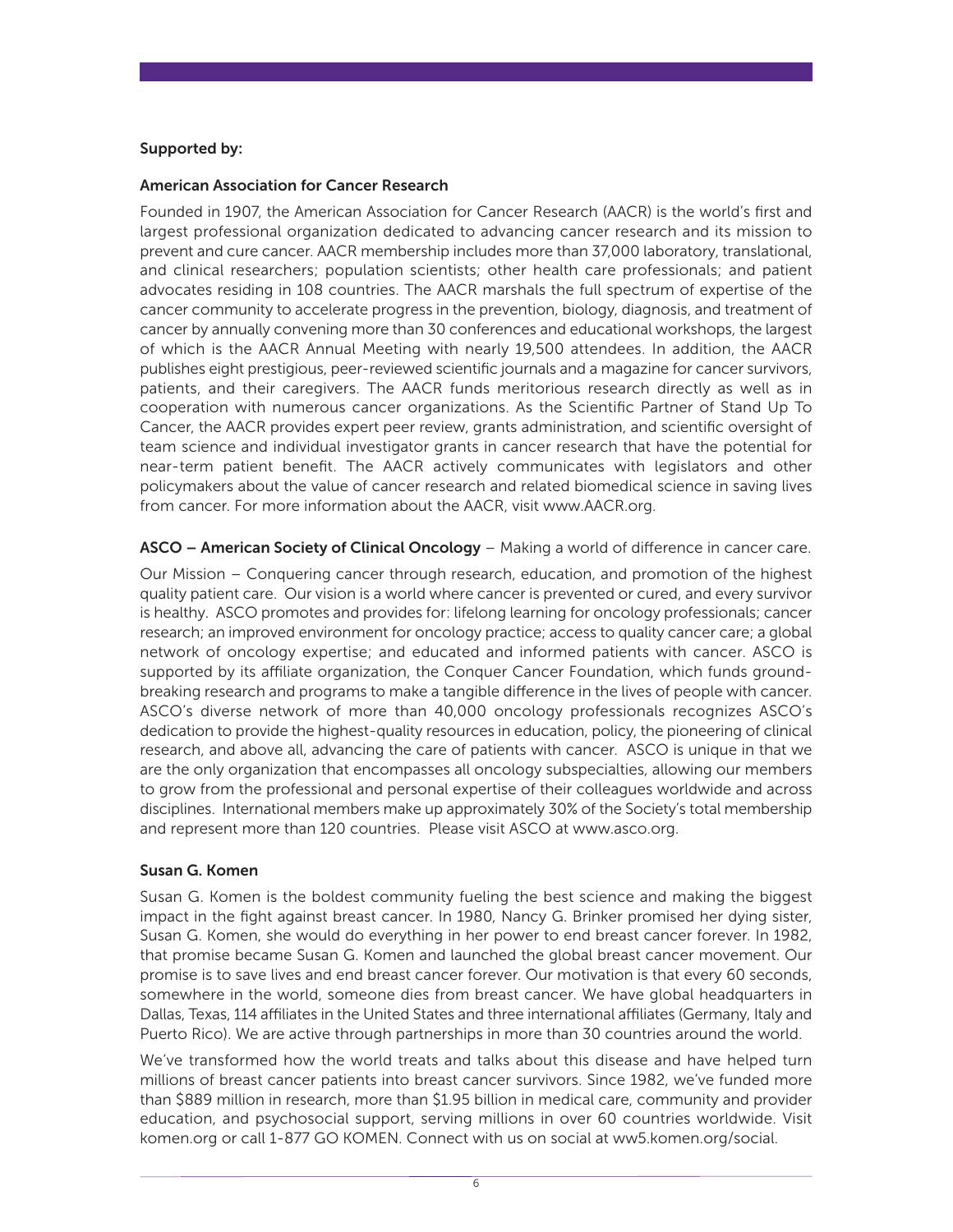#### Table of Contents

| Panel One                                                                              |
|----------------------------------------------------------------------------------------|
| Panel Two<br>Examining the Feasibility of Real World Evidence Through Pilot Studies 15 |
| <b>Panel Three</b>                                                                     |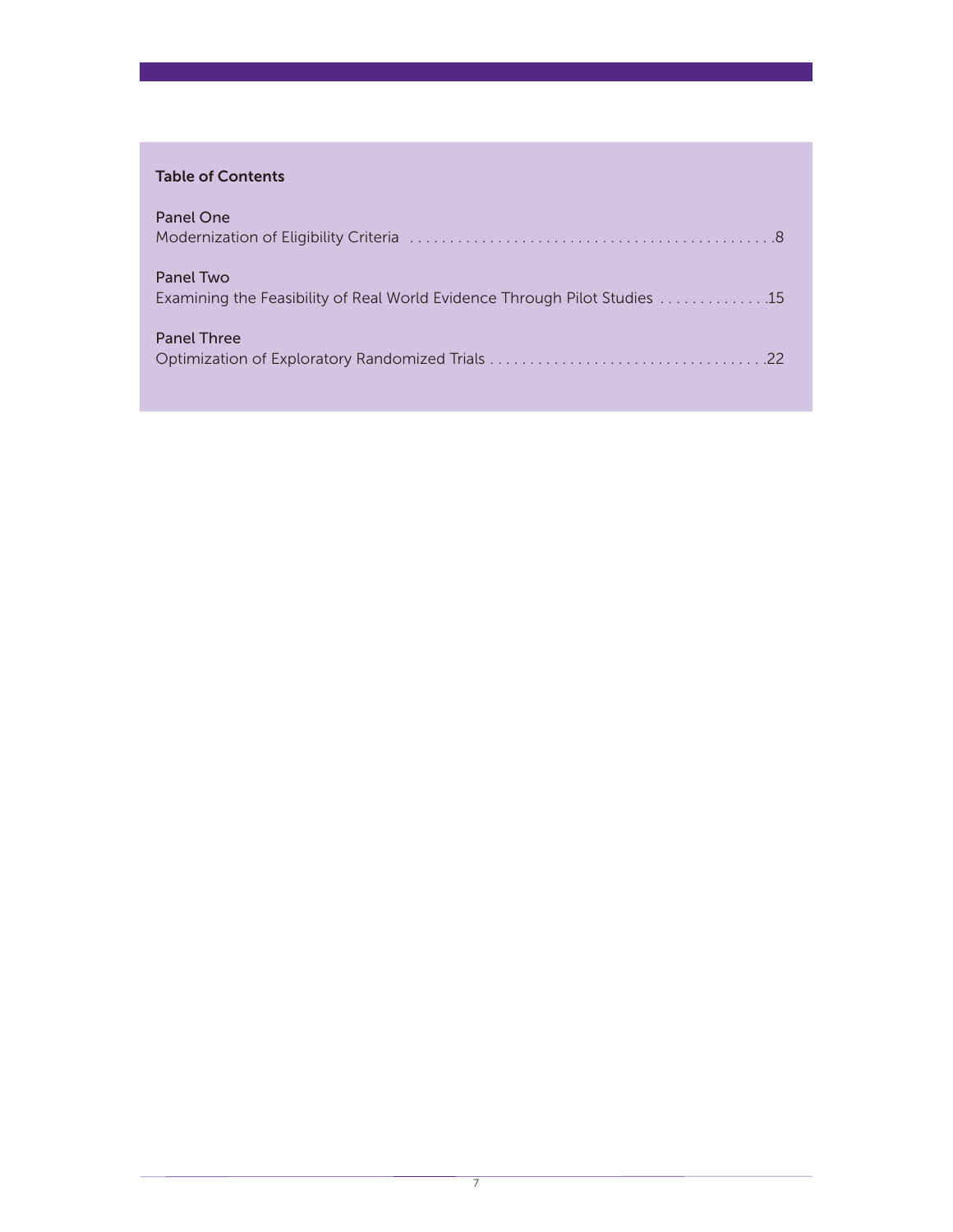## ISSUE BRIEF

Friends of Cancer Research Annual Meeting – November 2016

## Modernization of Eligibility Criteria

#### **CONTRIBUTORS**

Suanna Bruinooge *American Society of Clinical Oncology*

Andrea Denicoff *National Cancer Institute*

Elizabeth Garrett-Mayer *Medical University of South Carolina*

Paul J. Hesketh *Lahey Health Cancer Institute*

Gwynn Ison *U.S. FDA*

Edward Kim *Levine Cancer Institute, Carolinas Healthcare System*

Marina Kozak *Friends of Cancer Research*

Pratik Multani *Ignyta, Inc.*

Nancy Roach *Fight Colorectal Cancer*

Samantha Roberts *Friends of Cancer Research*

Eric Rubin *Merck Research Laboratories*

Caroline Schenkel *American Society of Clinical Oncology*

Rajeshwari Sridhara *U.S. FDA*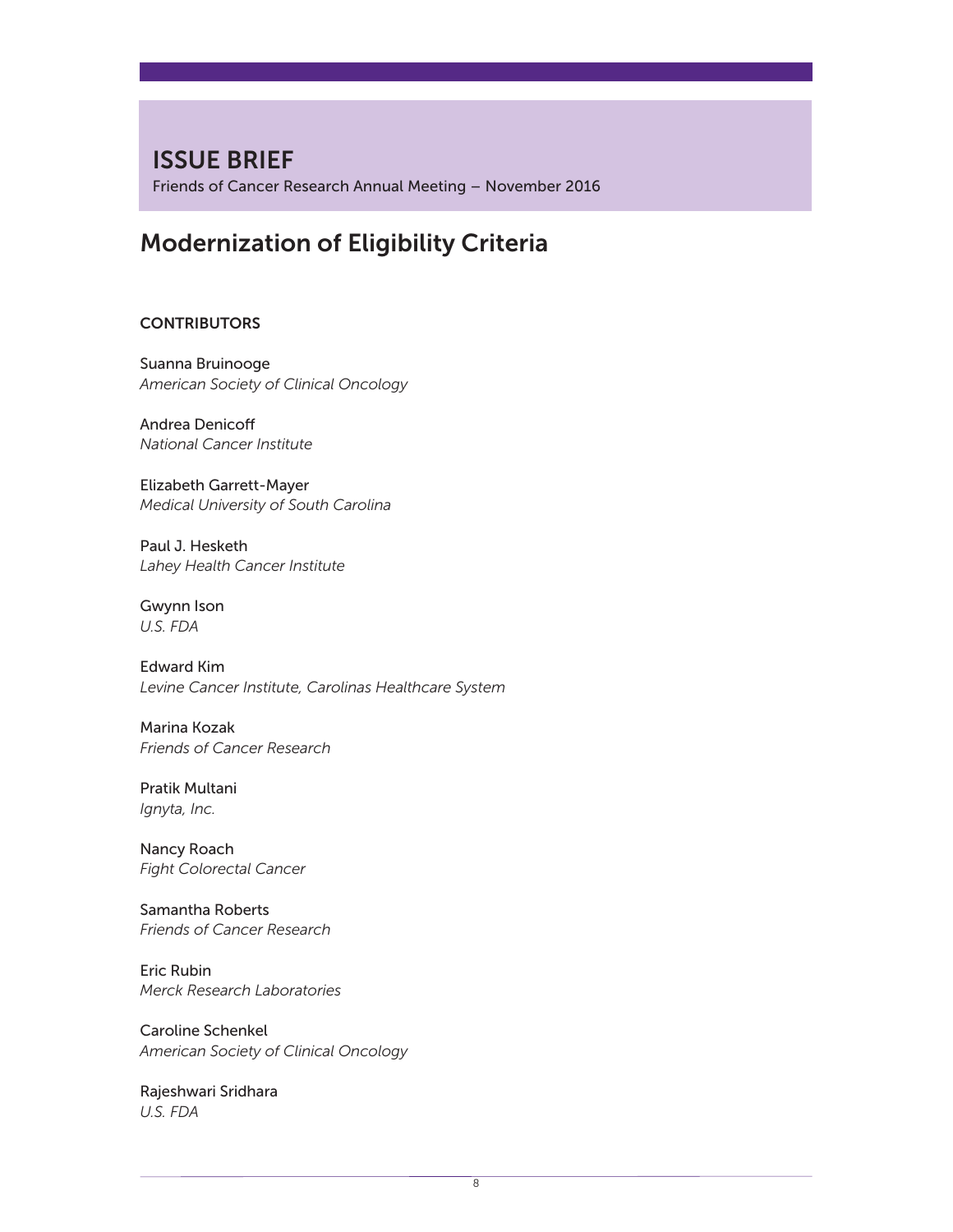#### Summary

eligibility criteria are a critical component of clinical trials and serve to define the patient population under study. They can be inclusionary, perhaps by specifying a tumor type or molecular alteration needed for study entry, or exclusionary by specifying certain characteristics such as comorbidities that would render a patient ineligible for enrollment. While restricting trial eligibility to a homogenous patient group improves the ability of a trial to detect a treatment effect, should one exist, a primary purpose of eligibility criteria is to protect the safety of those patients who are thought to be at increased risk of experiencing a treatment-related adverse effect. however, excessive or overly restrictive eligibility criteria can impair clinical trial accrual and the applicability of trial results to heterogeneous "real-world" patients who ultimately may receive the drug in the post-market setting. it also delays access to investigational agents for patients who may in fact stand to benefit. in 2016, the american society of Clinical oncology (ASCO), Food and Drug Administration (FDA), and Friends of Cancer Research (Friends), launched an initiative to re-assess the current approach to determining clinical trial eligibility. We will build on these and other efforts and provide recommendations for how sponsors, investigators, and regulators can work together to implement expanded clinical trial eligibility where appropriate.

#### Background

Common exclusion/inclusion criteria have developed over time, primarily through experience with cytotoxic chemotherapeutics. Many of these are grandfathered from prior trial protocols, with little consideration as to whether they are truly appropriate for the specific clinical question being asked. given the increase in complexity of cancer treatment, and the advent of novel therapeutic modalities, many have called for simplified, rational eligibility criteria.<sup>1,2</sup> Newer, molecularly targeted agents generally do not have the same safety profiles as chemotherapies and often require additional biomarker-driven patient selection parameters that may severely limit the number of patients eligible for a trial; therefore, identifying opportunities to safely broaden eligibility has been recognized as a priority.<sup>3</sup>

Recent cooperative group studies of the impact of different eligibility criteria on trial and patient outcomes support the need for a re-evaluation of clinical trial eligibility. gerber *et al* reviewed lung cancer trials sponsored by the Eastern Cooperative Oncology Group (ECOG) between 1986 and 2013 and determined that patients with prior malignancies were excluded from 94% of trials that used survival as a primary endpoint and 73% of trials that used other primary endpoints.<sup>4</sup> This study also analyzed the SEER-Medicare database and determined that up to 18% of lung cancer patients have prior cancer diagnoses, and therefore a substantial portion of patients are potentially excluded from trials for this reason alone. subsequent work by this group showed that prior malignancies did not impact survival outcomes in patients with stage IV lung cancer or locally advanced lung cancer, suggesting that clinical trial outcomes would not be adversely impacted by inclusion of patients with a history of prior cancer.<sup>5,6</sup> A similar case-by-case, evidence-based approach to assessing other common eligibility criteria will be useful to determine when they can be safely relaxed.

<sup>&</sup>lt;sup>1</sup> George SL. "Reducing patient eligibility criteria in cancer clinical trials." J Clin Oncol. 1996 Apr;14(4):1364-70."

<sup>&</sup>lt;sup>2</sup> Fuks A, Weijer C, Freedman B, Shapiro S, Skrutkowska M, Riaz A." A study in contrasts: eligibility criteria in a twenty-year sample of NSABP and POG clinical trials. National Surgical Adjuvant Breast and Bowel Program. Pediatric Oncology Group." J Clin Epidemiol. 1998 Feb;51(2):69-79.

<sup>&</sup>lt;sup>3</sup> Kim ES, Bernstein D, Hilsenbeck SG, Chung CH, Dicker AP, Ersek JL, et al. "Modernizing Eligibility Criteria for Molecularly Driven Trials." J Clin Oncol. 2015 sep 1;33(25):2815-20.

<sup>4</sup> gerber de, laccetti al, Xuan l, halm ea, Pruitt sl. "impact of prior cancer on eligibility for lung cancer clinical trials." J natl Cancer inst. 2014 sep 24;106(11).

<sup>5</sup> Laccetti AL, Pruitt SL, Xuan L, Halm EA, Gerber DE. "Effect of prior cancer on outcomes in advanced lung cancer: implications for clinical trial eligibility and accrual." J Natl Cancer Inst. 2015 Feb 9;107(4).

<sup>&</sup>lt;sup>6</sup> Laccetti AL, Pruitt SL, Xuan L, Halm EA, Gerber DE. "Prior cancer does not adversely affect survival in locally advanced lung cancer: A national SEERmedicare analysis." lung Cancer. 2016 aug;98:106-13.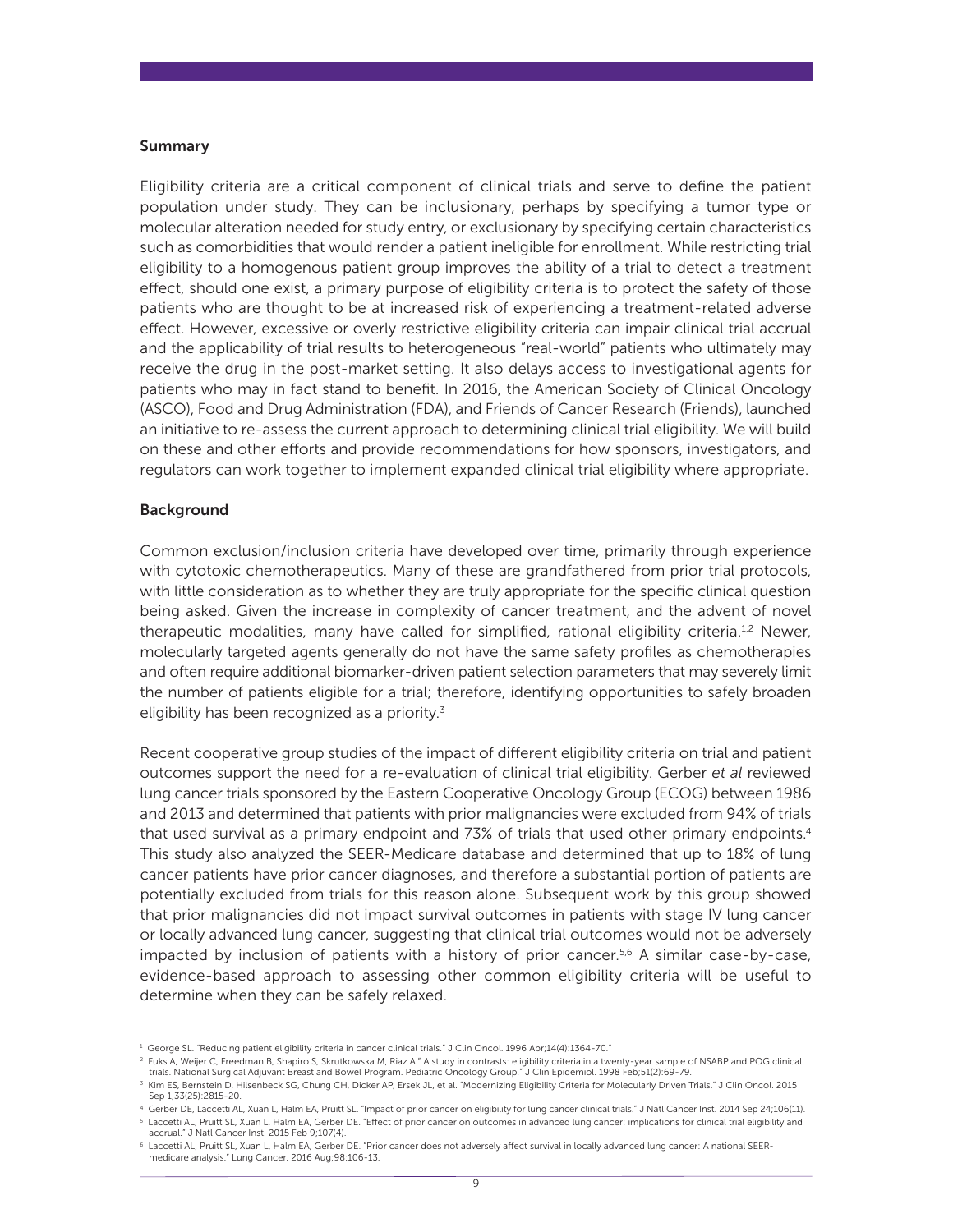#### ASCO-FDA-Friends Eligibility Criteria Initiative

In an effort to modernize clinical trial eligibility criteria to better reflect intended-to-treat populations and allow broader and more representative enrollment of patients in trials, four working groups composed of multiple stakeholders, including sponsors, investigators, biostatisticians, pharmacologists, regulators, and patient representatives, developed detailed consensus-driven recommendations regarding where it is scientifically and clinically appropriate to expand eligibility criteria. The four working groups considered: 1) patients who have brain metastases, 2) the minimum age of patients eligible for enrollment, 3) patients who are hiV positive, and 4) patients with organ dysfunction. in developing these recommendations, the working groups reviewed the state of the science, any existing case studies, and attempted to balance the needs of protecting patient safety, facilitating access to investigational therapies, and protecting trial integrity (including safety, efficacy, and statistical considerations). to maximize the generalizability of results, clinical trial enrollment criteria should strive for inclusiveness and provide justification for the selected inclusion and exclusion criteria if compelling safety or efficacy concerns mandate the exclusion of specific populations. Recommendations were presented at a public workshop on May 12th, 2016, and are summarized below.

#### *Brain Metastases*<sup>7</sup>

Broad exclusion of patients with brain metastases is common despite the very high incidence of brain metastases in some tumor types. although life expectancy may be reduced for some patients with brain metastases, and there may be greater risk of neurological toxicity, existing literature does not indicate that these patients experience higher rates of serious adverse events. This working group developed recommendations specific to: 1) patients with treated or stable brain metastases, 2) patients with new/active/progressive brain metastases, and 3) patients with leptomeningeal disease. For patients with treated or stable brain metastases, the working group concluded that, without a compelling rationale for exclusion, these patients should be routinely included in prospective clinical trials of all phases. if there are specific safety concerns, then tailoring specific criteria to the concern is preferable to blanket exclusion of all brain metastasis patients. For patients with active brain metastases, the working group concluded that a onesize-fits-all approach is not appropriate, and factors such as natural history of the disease, trial phase and design, and the drug mechanism and potential for CNS penetration should determine whether such patients are included in a trial. if patients with active brain metastases are included, additional prospective planning may be required to better define safety and response. Early stopping rules may be appropriate should excessive toxicity be observed. Finally, the working group concluded that in most trials, it remains appropriate to exclude patients with leptomeningeal disease due to their poor prognosis, although there may be situations that warrant a cohort of such patients in early phase trials – for example, when CNS activity is anticipated.

#### *Minimum Age*<sup>8</sup>

Children and adolescents under the age of 18 years are often excluded from participating in clinical trials with novel agents until extensive adult data are available, sometimes many years after the introduction of an agent. Because pediatric patients have historically been considered

<sup>7</sup> Recommendations of the 2016 ASCO-Friends Brain Metastases Eligibility Criteria Working Group (N Lin, E Kim, A Tan, K Beal, J White, J Sul, T Prowell, LA Kordestani, L Perkins, O Rosen). In preparation for publication.

<sup>8</sup> Recommendations of the 2016 ASCO-Friends Minimum Age Eligibility Criteria Working Group (L Gore, F Balis, M Donoghue, N Goodman, P lvy, G Reaman, E Rubin, K Thornton). In preparation for publication.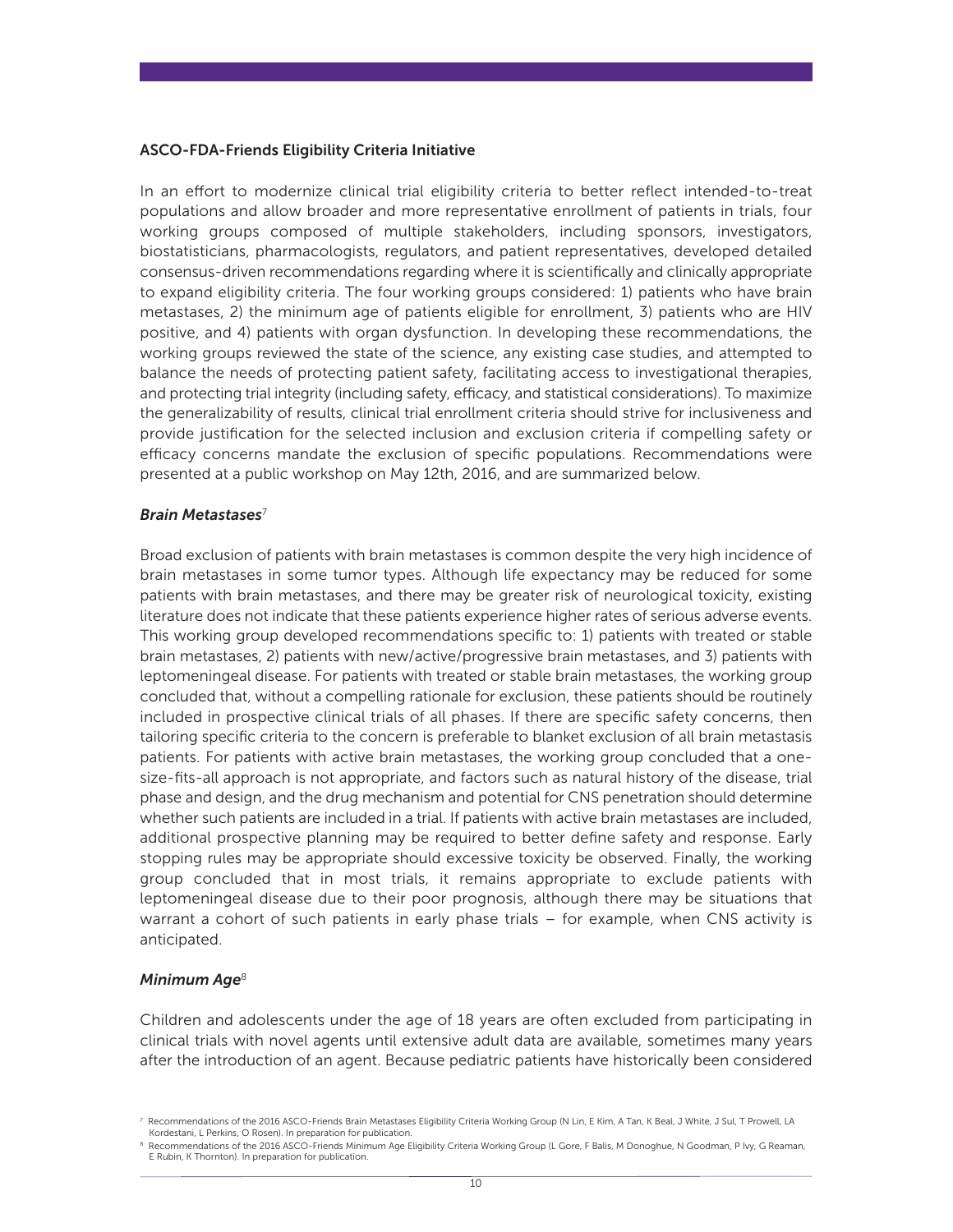a vulnerable population, there is concern that a high profile adverse event in a child could endanger the entire drug development program. however, there is no evidence to support this concern. The main scientific barriers that preclude enrollment of pediatric patients in most "adult" clinical trials are the lack of overlap between some types of cancers that adult and pediatric patients develop, the potential for developmental toxicity, as well as differences in metabolism between the age groups. The working group developed recommendations for inclusion of pediatric patients in early and late phase trials. in initial dose-finding trials, the group recommended the inclusion of pediatric-specific cohorts when there is a strong scientific rationale, based on molecular pathways or histology as well as preclinical data, to believe that a specific pediatric population could benefit from a drug under study. These cohorts would assess dose and pharmacokinetics separately in the pediatric population. staggered enrollment starting with older children followed by younger children could be considered to address potential concerns specific to younger pediatric patients, including not only metabolic differences but also challenges related to the availability of appropriate formulations for young children. The working group also recommended that later phase trials in diseases which span adult and pediatric populations include pediatric patients with the specific disease under study. Based on the similarity in metabolism between adults and adolescents, the working group recommended that patients aged 12 years and above be enrolled in such trials.

#### *HIV/AIDS*<sup>9</sup>

Many people infected with hiV have a near normal life expectancy due to substantial improvements in hiV therapeutics over the past 20 years. Cancer is now a leading cause of mortality in people with HIV, however most oncology studies exclude this population. This working group recommended that HIV-infected patients who are healthy and have a low risk of AIDS-related outcomes should be included in cancer clinical trials unless there is a specific rationale to exclude such patients – for example, if there is reason to believe that the investigational drug might interfere with control of hiV infection, which may be the case with some immunomodulating agents. In the absence of a rationale for exclusion, HIV-related eligibility criteria should be straight-forward and focus on current and past CD4 and T-cell counts, history (if any) of AIDS-defining conditions such as opportunistic infections other than historically low CD4 and T cell counts, and status of HIV treatment. Healthy HIV-positive patients that are included in cancer clinical trials should be treated using the same standards as other patients with co-morbidities, and anti-retroviral therapy should be considered a concomitant medication.

#### **Organ Dysfunction**<sup>10</sup>

This working group began by discussing the types of organ dysfunction that were likely to drive most clinical trial exclusion criteria. They decided to focus on kidney, heart, and liver dysfunction, as well as exclusion based on a prior, alternate cancer history. The group conducted analysis of these criteria from a large, representative dataset that included a cohort of nearly 13,000 patients newly diagnosed with breast, colon, lung, and bladder cancers from 2013-2014. The analysis, as well as review of the literature, helped the group determine which of the organ dysfunction criteria to prioritize for development of recommendations. Because the dataset included only newly diagnosed patients, it is possible that other exclusionary criteria should also be considered,

<sup>9</sup> Recommendations of the 2016 ASCO-Friends HIV/AIDS Eligibility Criteria Working Group (K Dunleavy, G Ison, RF Little, BW Miller, A Noy, M Rudek, K Schwartz, TS Uldrick, J Wang, J Zeldis,). In preparation for publication.

<sup>10</sup> Recommendations of the 2016 ASCO-Friends Organ Dysfunction Eligibility Criteria Working Group (SM Lichtman, P Cortazar, L Fehrenbacher, RD Harvey, NA Rahman, N Roach, D Smit, M Thompson, D Walker). In preparation for publication.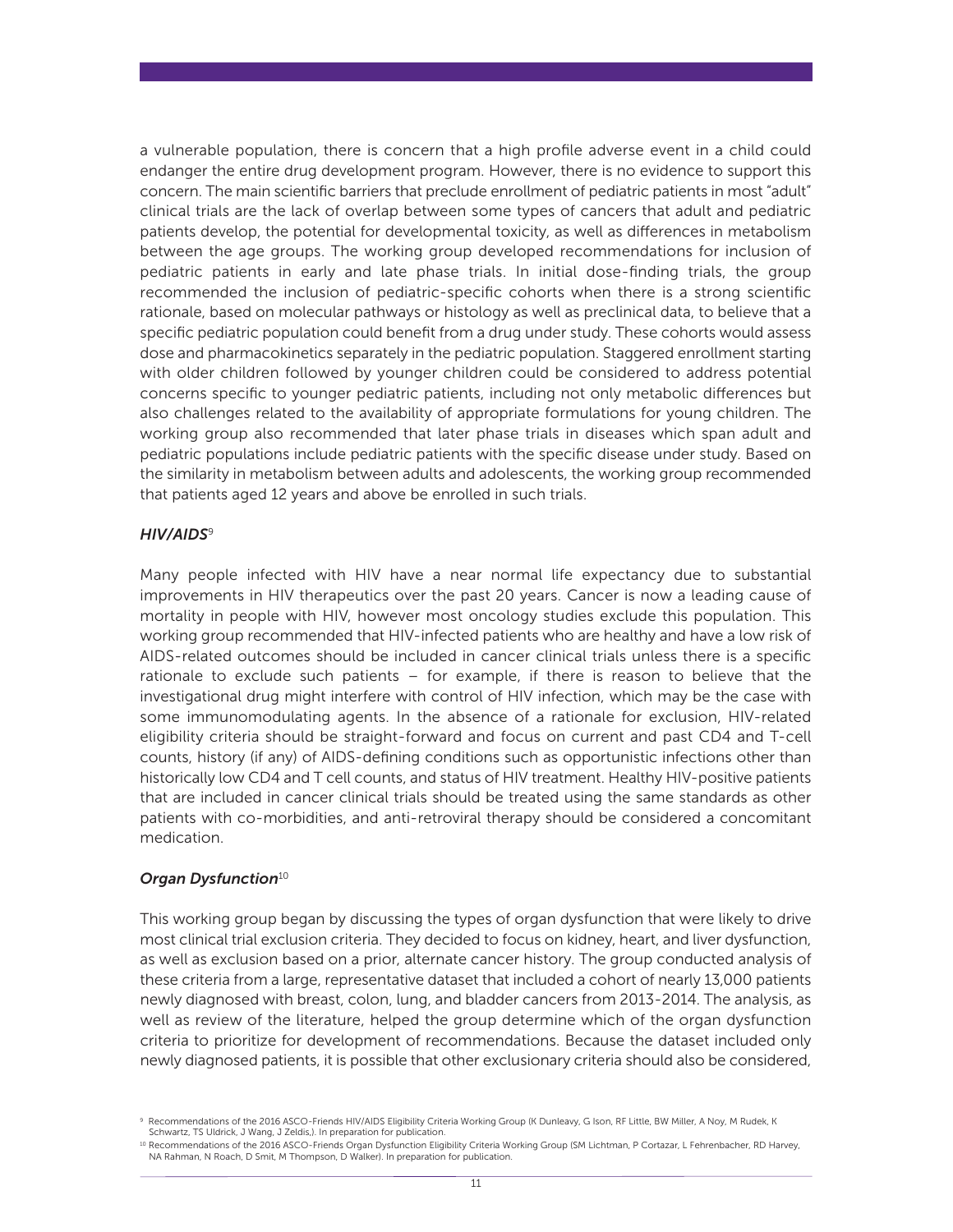but the group decided to focus on the organ performance status that raised the most challenge for patient participation. The group prioritized a focus on renal function because the rates of exclusion based on typical hepatic and cardiac function tests would not have raised a problem with participation in the newly diagnosed patients. The group concluded that renal function criteria should be based on creatinine clearance rather than serum creatinine levels. The group also proposed liberal creatinine clearance criteria in situations where renal excretion is not a significant component of a drug's pharmacokinetics or when known dose modification strategies can allow safe and effective administration. Conservative criteria remain appropriate for nephrotoxic drugs. although the group did not recommend changes to the current criteria for hepatic or cardiac function, they did propose that future studies include cohorts of patients with organ dysfunction as well as geriatric patients when appropriate to better define the spectrum of toxicity. This would aid clinicians in decision-making and allow a more realistic description of patient outcomes. The group agreed that exclusions based on prior malignancies should be liberalized – both in terms of the timing and types of prior malignancies, as well as current malignancies that are not life-threatening in the short term.

#### Implementation

through the course of working group discussions, potential benefits and risks of expanding eligibility criteria were identified (Table 1). As previously stated, the primary purpose of eligibility criteria is to protect the safety of patients presumed to be at a higher risk of experiencing an adverse event. Thus, significant concerns are that use of broader criteria may put some patients at risk, and that the development of an effective drug could be jeopardized if a serious adverse event occurs in a patient population that is inherently sicker. inclusion of some patients may require additional screening/monitoring or the engagement of additional expertise to manage safety issues specific to that patient population. This would help to mitigate risk in these patients but would also increase trial cost and complexity. in some cases, working groups concluded that it would be appropriate to include a traditionally excluded patient population as a part of the general trial population, while in other situations, working groups recommended that certain patient groups be included as a separate cohort within a trial or analyzed separately from the general trial population. either of these options would again present additional operational considerations and cost to drug sponsors; however, they may also provide data in an underrepresented population that could potentially be included in a drug label and used to differentiate a drug from others in its class. Potential study design options that can be considered to address these concerns and potentially mitigate risk are provided in Table 2. Some options are similar to biomarker-based stratification designs that have been used to evaluate efficacy and toxicity in biomarker-positive and -negative patients. These designs may facilitate label inclusion of safety or efficacy information in the expanded population if sufficient data is collected to draw meaningful conclusions; however, discussion with regulators will be necessary to determine the best approach for each situation. We anticipate that current efforts to expand eligibility in several clinical trials will help to demonstrate the feasibility and that future FDA guidance, particularly with regards to safety reporting, will assist sponsors in designing more representative trials.

Following publication of the current working group recommendations, future efforts will include data-driven efforts to identify other opportunities to safely broaden clinical trials, including evaluation of potential opportunities to adjust requirements around drug washout periods, use of concomitant medications, and inclusion of geriatric patients. one goal will be to create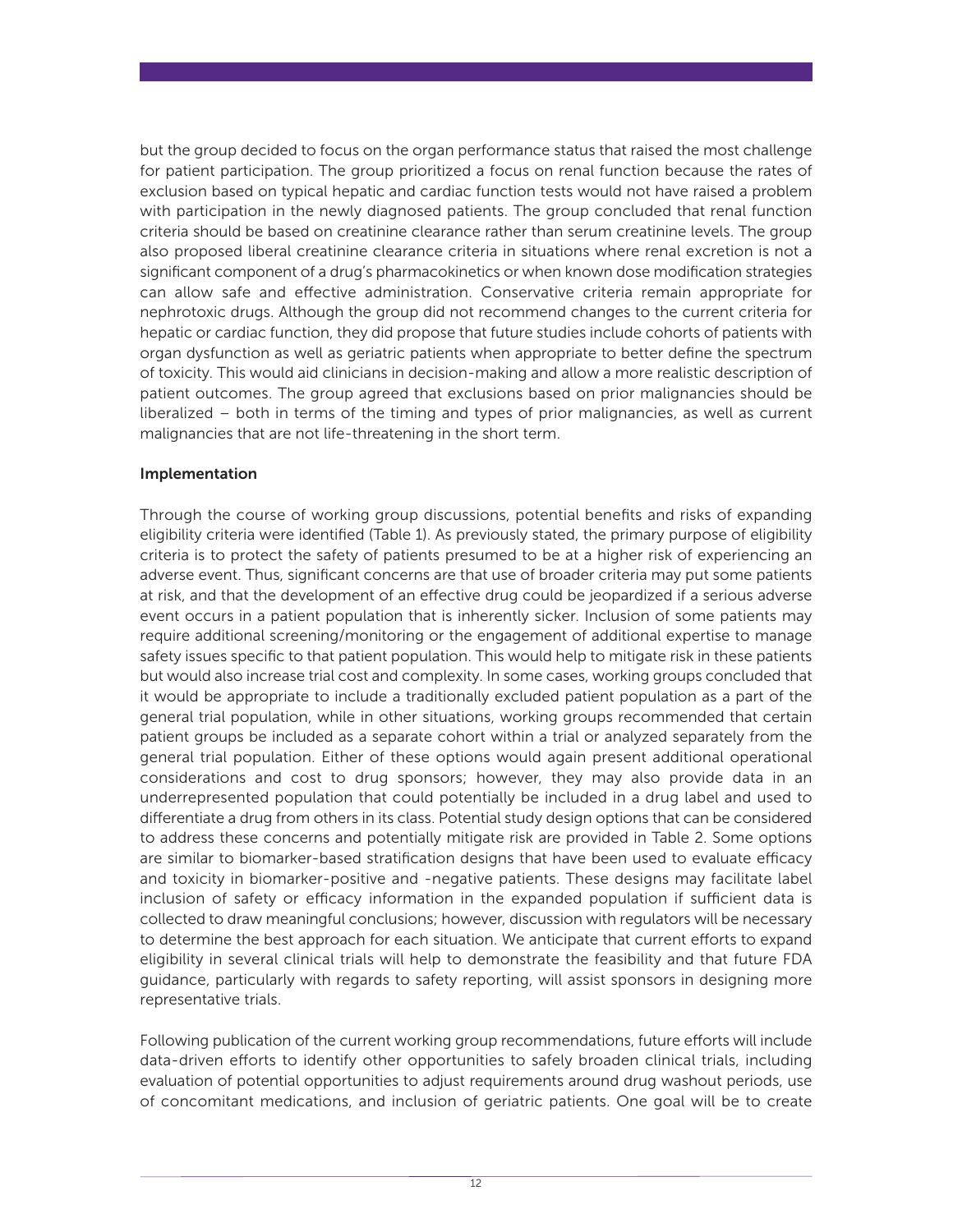standardized and consistent language for trial protocols to facilitate electronic data collection and searches of clinical trials. Another goal will be to develop metrics to monitor uptake of these recommendations. Outreach to institutional review boards will be critical to ensure that patient safety is appropriately balanced with access to investigational therapies. Ultimately, the goal of this initiative is to change the culture such that sponsors and investigators include patients unless there is a compelling rationale not to, rather than the current default to exclusion. Given the significant interest in and enthusiasm for this effort from many in the cancer community, we believe this goal can be achieved for the benefit of all stakeholders.

|                 | <b>Patients and Physicians</b>                                                                                                                             | Sponsors/Investigators                                                                                                                                                      |
|-----------------|------------------------------------------------------------------------------------------------------------------------------------------------------------|-----------------------------------------------------------------------------------------------------------------------------------------------------------------------------|
| <b>Benefits</b> | Earlier access to investigational<br>agents, expanded trial and<br>treatment options                                                                       | Ability to generalize to "real-world"<br>patients, and may reduce post-marketing<br>requirements.                                                                           |
|                 | More complete safety data,<br>which can inform clinical use<br>and enable safe delivery if/once<br>investigational agent becomes<br>commercially available | Faster accrual                                                                                                                                                              |
|                 |                                                                                                                                                            | Identification of potential safety issues<br>during clinical trials may facilitate early<br>development of mitigation strategies,<br>enabling broader uptake after approval |
|                 | Availability of efficacy data can<br>inform weighing of<br>commercially available<br>treatment options                                                     | Efficacy in traditionally understudied<br>population could potentially be included in<br>drug label and provide a differentiating<br>factor between drugs of same class     |
| <b>Risks</b>    | Limited data from small<br>cohorts may not be adequate<br>for clinical decision-making                                                                     | More variability in outcomes - may require<br>larger sample sizes and inferences may not<br>be as precise                                                                   |
|                 | Patients that are inherently<br>sicker may have higher risk of<br>experiencing an adverse event<br>due to the drug or disease                              | Potential safety concerns - may require<br>separate cohorts or analysis plans and early<br>stopping rules for excess toxicity                                               |
|                 |                                                                                                                                                            | May complicate attribution of adverse<br>events - consider randomization and data<br>from other drugs in class                                                              |
|                 | Additional screening or<br>imaging needs in some<br>situations may incur additional<br>costs to patients                                                   | Increased costs associated with additional<br>cohorts, statistical requirements, additional<br>testing or special expertise to manage<br>specific patient needs             |

#### Table 1: Benefits and Risks of Expanded Eligibility Criteria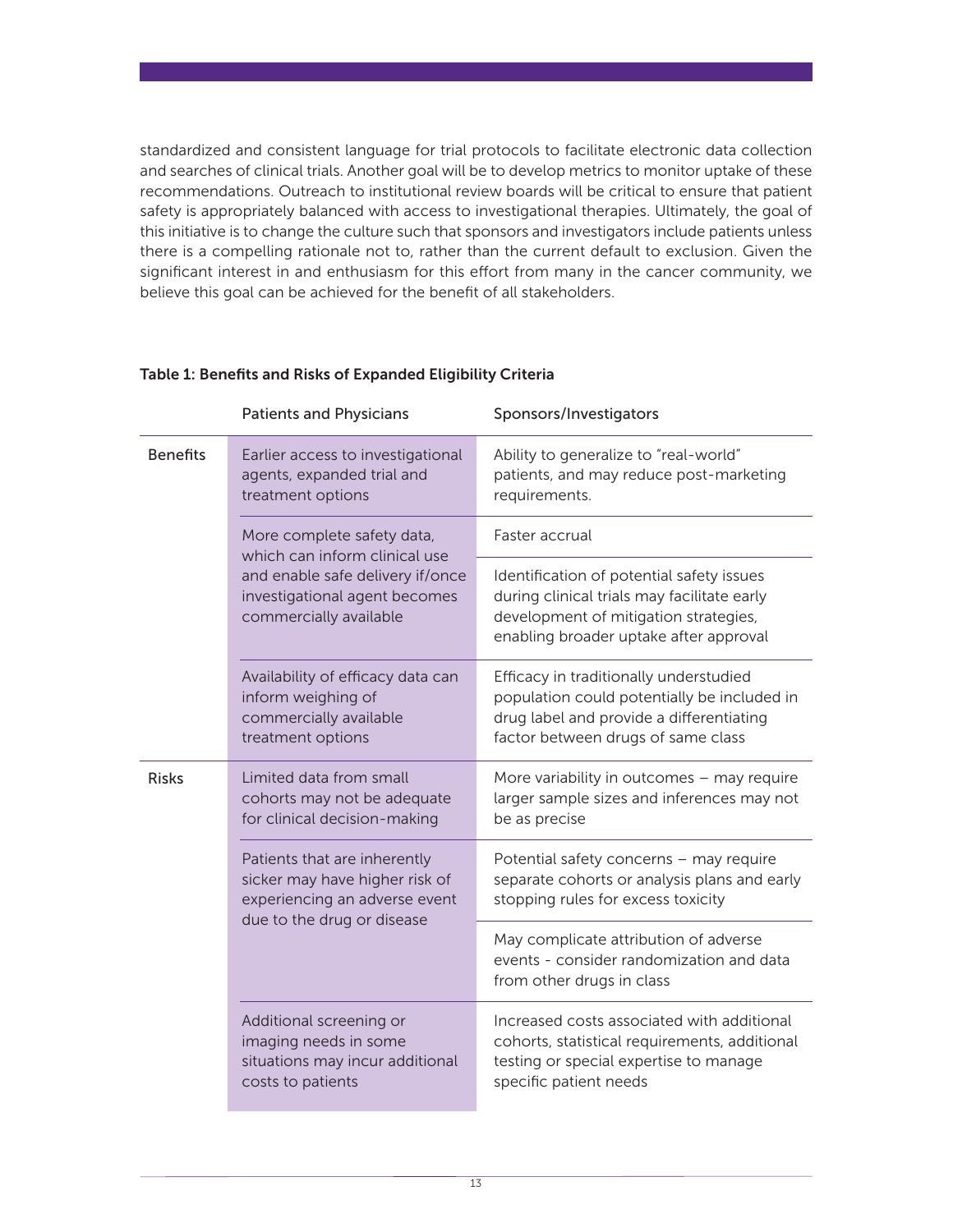#### Table 2: Potential Trial Designs and Considerations

#### Early Phase Trials

Add an expansion cohort restricted to a specific patient population (e.g., a pediatric population, patients with poor performance status, or patients with active brain metastases).

- **Maximum tolerated dose, dose-limiting toxicities, pharmacokinetics may be assessed** separately in that population
- $\blacksquare$  Serious safety issues could prompt the cohort to be closed without compromising the entire drug development program.
- $\blacksquare$  Results in early phase can inform the decision as to whether and how to include (or not) the patient population in later phase trials

#### Later Phase Trials

Expand eligibility criteria to include a specific patient population (may be appropriate for prior malignancies or patients with HIV) and include these patients in primary analysis

allow broad enrollment while restricting primary analysis to narrower patient population

- Protects integrity of trial while enabling data collection in broader populations
- $\blacksquare$  Data may be helpful to inform safe clinical use in "real-world" patients

Expand trial eligibility to include a specific patient group but stratify randomization where one strata includes patients who would not meet traditional eligibility to ensure balance of these patients across treatment arms.

 $\blacksquare$  May be appropriate when early-phase data shows that special subset can tolerate drug but only at a lower dose, or when life expectancy is shorter in special subset

Consider adaptive designs where trial is expanded or restricted based on data collection early in the trial and recommendations from a Data Safety Monitoring Board

initiate a separate cohort or companion protocol restricted to a specific patient population

 $\blacksquare$  Similar to expanded access protocols and may only include safety monitoring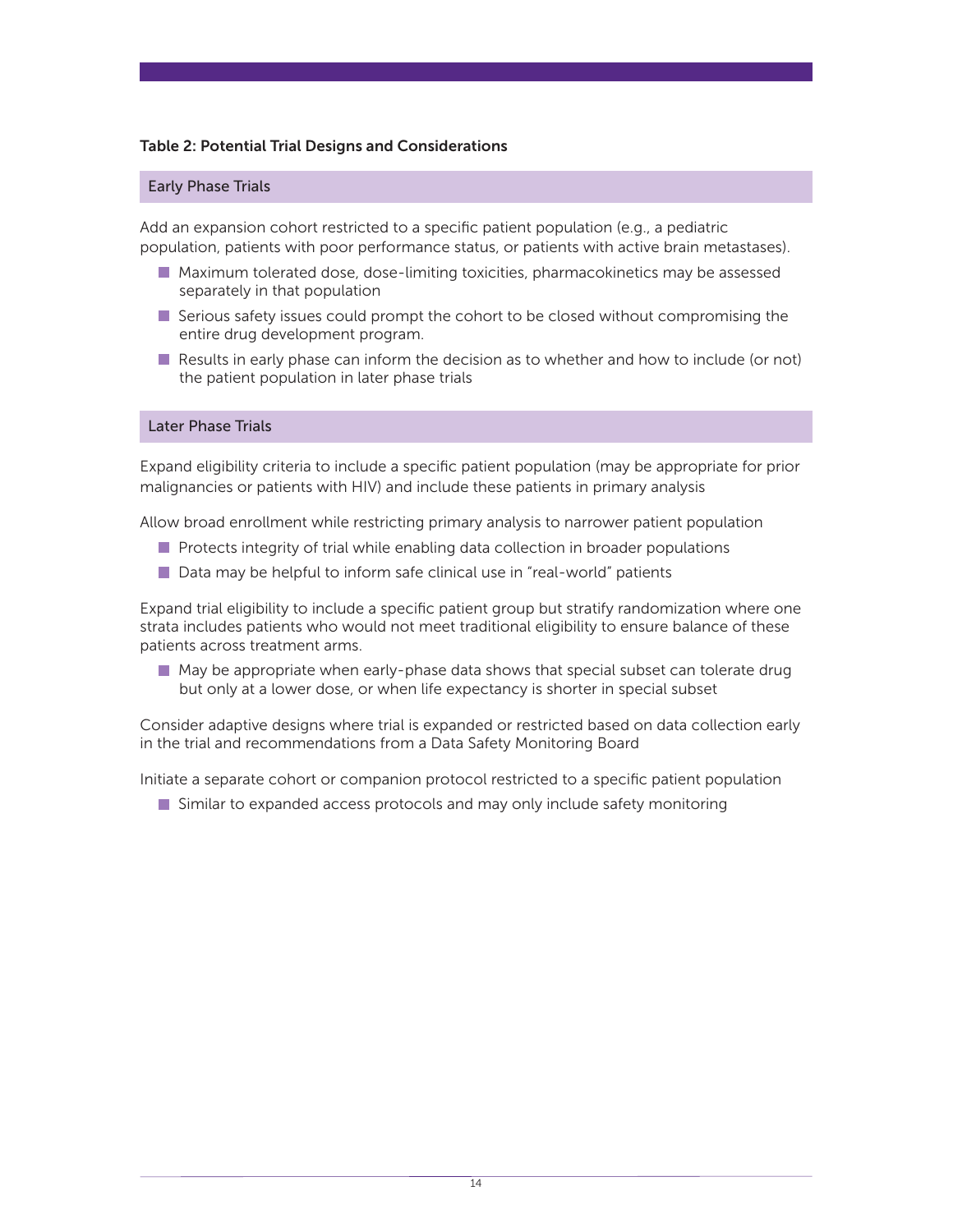ISSUE BRIEF Friends of Cancer Research Annual Meeting – November 2016

## Examining the Feasibility of Real World Evidence Through Pilot Studies

**CONTRIBUTORS** 

Amy Abernethy *Flatiron*

Gideon Blumenthal *U.S. FDA*

Marina Kozak *Friends of Cancer Research*

Grazyna Lieberman *Genentech*

Lisa LaVange *U.S. FDA*

Jane Perlmutter *Gemini Group*

Michael Taylor *Genentech*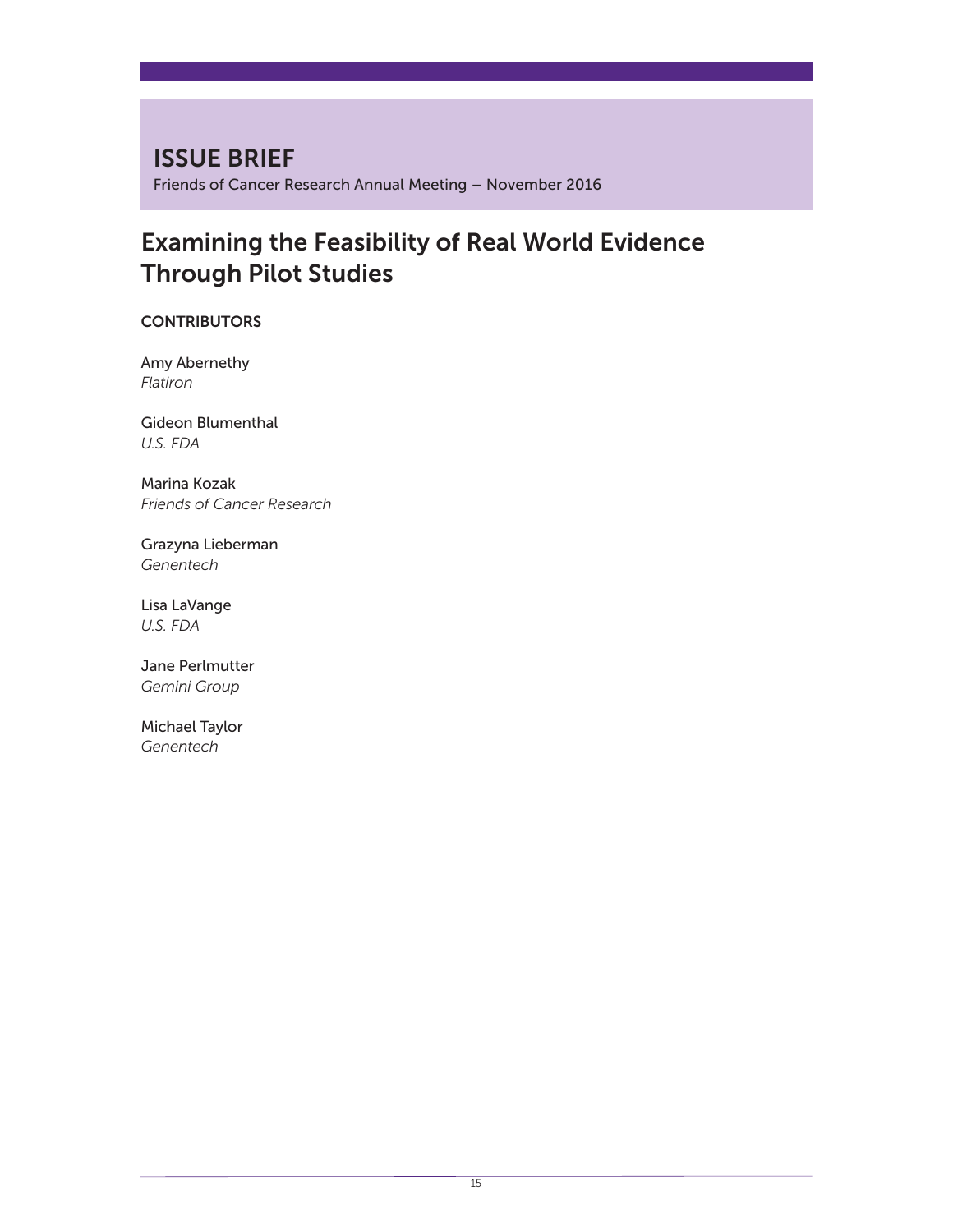#### Summary

Technological advances in data capture are raising the potential that information collected as part of broad care delivery can be used to support the observed clinical benefit of a new drug and supplement post-marketing commitments or label claims for additional indications in rare cancers, where few treatment options exist.

#### Introduction

traditional evidence generation for the development of new treatments follows well-established pathways beginning with defining safety profiles, establishing initial efficacy, and expanding to pivotal trials to support regulatory approval. often pivotal trials rely on randomized controlled clinical trials (RCTs) that provide the most reliable information, through comprehensive designs to control for most sources of bias, regarding the effects of therapeutic interventions. in recent years, biomedical advances have facilitated broader use of alternative evidence collection models, including non-randomized approaches, where RCTs may not be feasible or ethical. $1$ 

While providing mechanisms to comprehensively address the safety and efficacy of novel therapies, these traditional approaches to evidence generation only provide information of relatively homogeneous populations found in clinical trials and needed for regulatory approval, yet, leave many questions unanswered regarding drug effectiveness, tolerability, and treatment heterogeneity in real-world populations. While many new drugs continue to be monitored through systemic post-market evaluation to address certain practical aspects of drug applications, the systemic monitoring of clinical practice has yet to be more broadly applied to other stages of drug development, particularly in oncology.

additionally, new scientific advancements in drug development have led to the increase in molecularly targeted therapies, which target "subgroups of patients (within the larger population with a given disease) who are predicted to benefit from them."<sup>2</sup> The increased specificity and potential for substantially greater benefits over other therapies provide great promise, but also may lead to tension between the regulatory requirements and development resources, including ethics, time, costs, and patients. The Breakthrough Therapy Designation (BTD) program, for example, seek to mitigate some of these tensions by expediting the clinical development of drugs that are intended to treat serious and life-threatening diseases and for which preliminary clinical data indicate that the drug may provide a substantial benefit over available therapies, while minimizing valuable resources. While BTD and accelerated approval programs have contributed to the expedited development of many novel therapies, they rely on the need to expand the safety profile and confirm clinical benefit of the drug in other disease settings and/or in the post-market setting.

#### *Real-World Evidence*

The growing use of electronic health records (EHRs) have facilitated collection of patient data outside of clinical trial settings, and hold potential to further inform patient care, supplement current clinical trial methodologies, and speed drug development; in general, EHR-derived clinical data, which is a comprehensive collection of a patient's medical and clinical history, is referred to as "real world data" (RWD). EHRs, along with numerous other data sources including, randomized trial supplements, pragmatic trials, patient registries, administrative claims, surveys, pre-approval access programs, and mobile health-generated data (e.g., smartphones, wearables, social media)

Randomized%2BTrials.pdf 2

<sup>&</sup>lt;sup>1</sup> The role of Non-Randomized Trials for the Evaluation of Oncology Drugs. November 2014. http://www.focr.org/sites/default/files/pdf/Non-

<sup>&</sup>lt;sup>2</sup> Sherman RE, Li J, Shapley S, Robb M, and Janet Woodcock. Expediting Drug Development—The FDA's New "Breakthrough Therapy" Designation, NEJM. 2013. 369:1877–1880.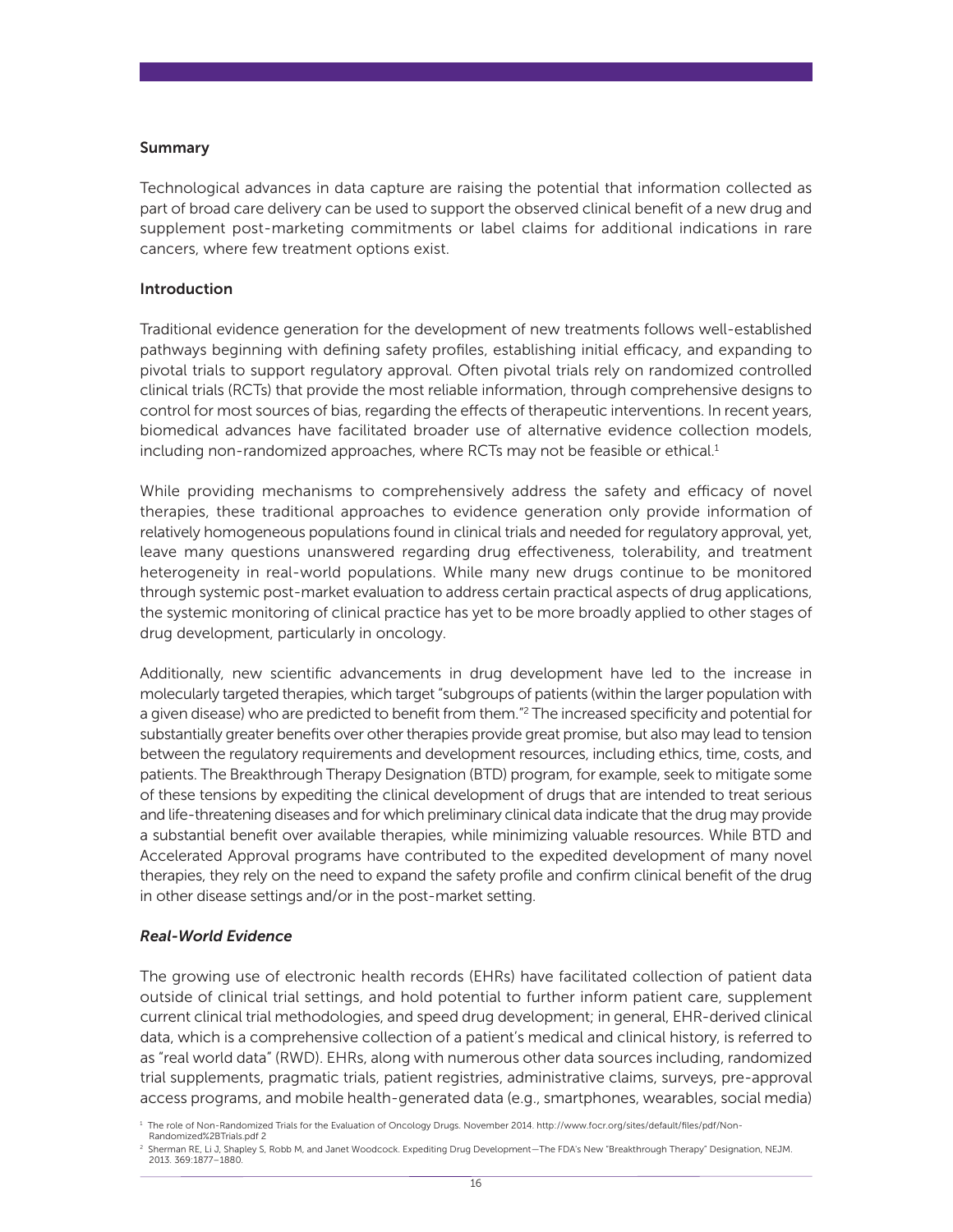all contribute to the broader concept of Real-World Evidence (RWE), referring to evidence generated from data collected outside the traditional clinical trial setting including use of data that is routinely collected in the daily practice of medicine, and thus reflective of the heterogeneous patients seen in real world practice. RWE may better reflect the general population and the care they receive, given that enrollment in clinical trials is often limited to patients with specific baseline characteristics. Therefore, high quality RWE can potentially enable a more generalizable estimate of the safety and effectiveness of therapies than well-controlled clinical trials with narrow eligibility criteria.

RWE may be particularly useful in the case of a drug with a large effect size, such as a BTD, where confidence in the original efficacy data is relatively high. While concerns regarding data quality, owing to factors such as missing information and non-systematic data collection, are substantial, information gathered from EHRs holds the promise of allowing data to be collected on more patients and more rapidly than traditional phase 4 trials, or phase 2/3 trials designed to provide evidence for new indications. Thus, in cases of transformative treatments, the question under what conditions would it be feasible to confirm clinical benefit in new indications in the real world setting and use this evidence to support new label claim, warrants serious consideration.

#### Real-World Evidence Applications

There are numerous uses and advantages to collecting RWD and applying it as a source of RWE to extend our understanding of the safety and effectiveness of a therapeutic.<sup>3</sup> The challenge for studies utilizing RWE, will be to balance the need to ease access to new promising therapies and at the same time provide strong convincing evidence of clinical benefit.

Thus, an opportunity exists to outline approaches and considerations for developing and testing pilot studies that aid in determining the feasibility of collecting and using RWE to provide strong clinical evidence to support regulatory decisions. Pilot projects have opportunities to 1) test data collection systems and identify reliable sources of RWD, 2) assess the feasibility and utility of realworld data, 3) identify novel endpoints that correlate with clinical benefit and reflect correlations between clinical practice and trial settings, and 4) determine other study criterion, such as biomarkers and study size, important for meeting study objectives. ultimately, such studies can inform regulatory practices, including identifying criterion for label expansion, and improving our understanding of drug performance and clinical trial generalizability.

#### *Exploring RWE Collection: Hypothetical Case Studies*

We explore three potential uses for RWE using a hypothetical scenario. In this scenario, the original approval of "Therapy A" was based on a single arm study, which displayed activity similar to a Breakthrough-like product. The drug received either full approval in an indication with a small overall patient population or accelerated approval that was later converted to full approval based on a randomized study in a less sick population. The drug has been available on the market for  $1+$  years and additional data, including phase 4, investigator initiated studies and RWD, confirms the positive risk/benefit in the approved indication.

Based on this scenario, three case studies are considered below for using RWD could be used to support and expand the safety and efficacy dataset for hypothetical Therapy A. The goal of these approaches is to learn about the utility of collecting real-world data in the specific cases described and determine if the generated evidence that meets a pre-specified data quality

<sup>&</sup>lt;sup>3</sup> Blueprint for Breakthrough: Exploring the Utility of Real World Evidence (RWE). June 2016. http://www.focr.org/sites/default/files/pdf/RWE%20-%20Project%20PRE-MEETING%20DRAFT.pdf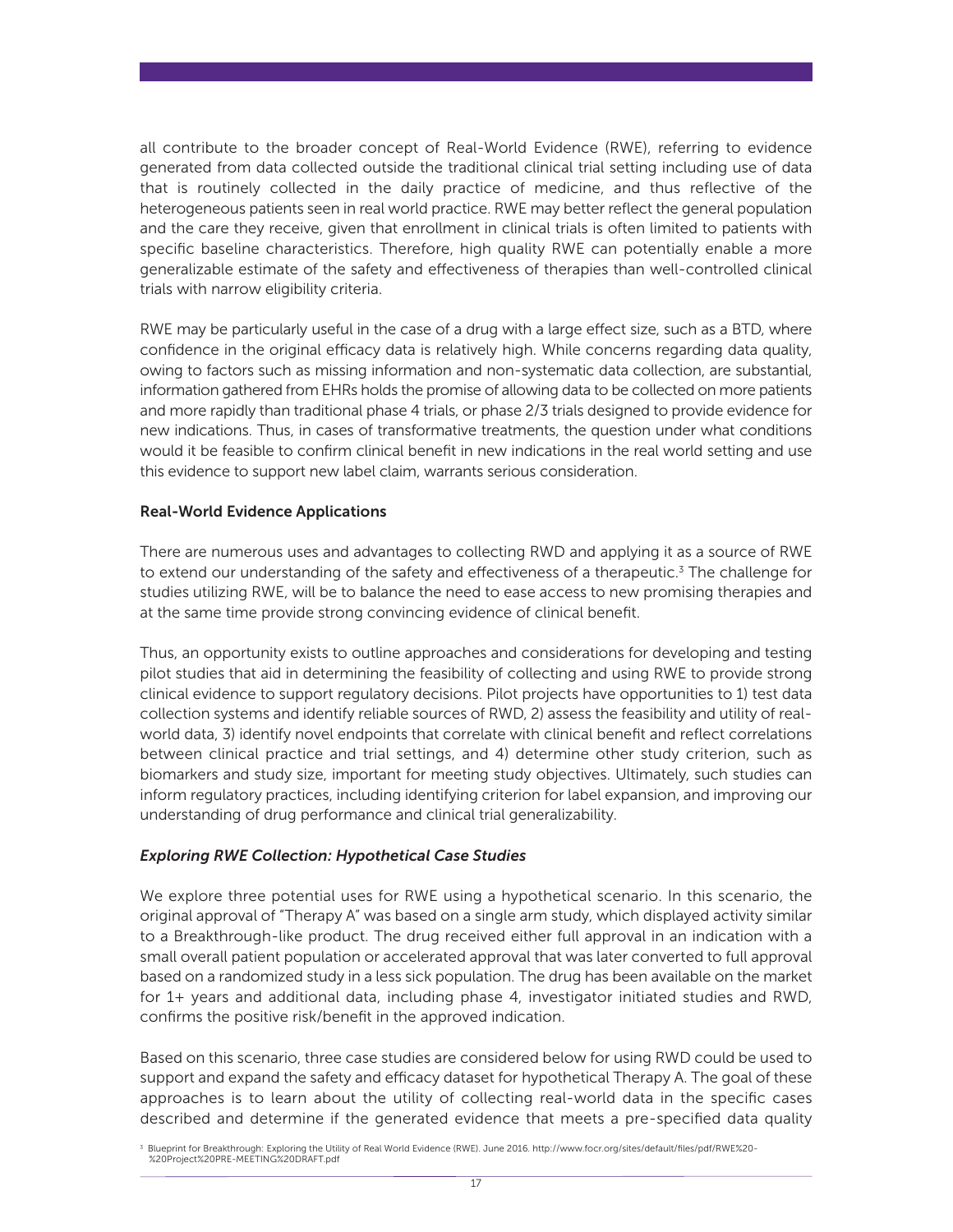standard, could support a label claim for an additional indication or an update to the label considering dosage and/or schedule of approved treatment regimen. Thus, each approach requires a discussion, between the sponsor/investigator and the FDA around determining the appropriate standard for collecting real-world data, which may include observational data, as well as best approaches for combining data from multiple sources, determining the appropriate study sample size, analysis approaches, and data quality expectations.

1. Prospectively-defined collection and review of patient experiences on off-label use (i.e., observational data) for approved agents.

application: *Early phase 1 trials and evidence from a "basket" phase 4 trials, based on 10-15 treated patients, indicates the Therapy A maybe very active in a rare cancer, where no other treatment options are available. To gain access to this drug (off-label), the sponsor requests a meeting with the FDA to review and discuss existing evidence and the ability to collect observational data to supplement the existing limited data obtained in clinical trials.*

*Determining the feasibility of using observational data as the basis to update the label of Therapy A, will depend on an agreement around the assurance of data quality and necessary documentation, the necessity of conducting an observational study over a traditional singlearm approach, and the ability to define and meet study objectives.*

*Based on the feedback received, the sponsor conducts analyses using the most relevant endpoints (e.g., physician defined response, time on current therapy, compared to time on previous therapy and/or decrease of pain medication use on current therapy, compared to previous 6 months). If significant activity is observed, sponsors may consider requesting a FDA meeting to discuss the submission of reports and data.*

2. Phase 2 randomized trial approach to assess or confirm a robust response rate and continue long-term follow-up in the real-world setting.

application: *In a narrow disease setting, patients have limited treatment options once they exhaust the 3-4 available therapies resulting in unfavorable outcomes. A strong scientific rational exists that Therapy A could be active in a specific indication (e.g., biomarker defined). A detailed assessment of the activity of Therapy A could be done using a relatively small, approximately 60- 80 patients, randomized (2:1) phase 2 study of Therapy A vs. physician's choice. If the patients on Therapy A experience significant response compared to patients on the control arm, who are progressing rapidly, then crossover at the time of progression would be allowed.*

*Concurrent to the phase 2 study, an observational data collection strategy for the same indication, matching patients on a set of pre-specified baseline characteristics and number of prior therapies, could be employed. The collection of observational data could also be used as a control arm to the phase 2 trial to assess and compare longer-term outcomes (e.g., time on the most current therapy, and even overall survival). The feasibility of this approach would depend on sponsor/FDA agreed upon criteria for collecting, analyzing, and assuring appropriateness of data quality and study design.*

3. Pragmatic randomized trial approach leveraging existing clinical infrastructure to test interventions in everyday clinical settings.

application: *Following initial approval of Therapy A, additional clinical experience suggests*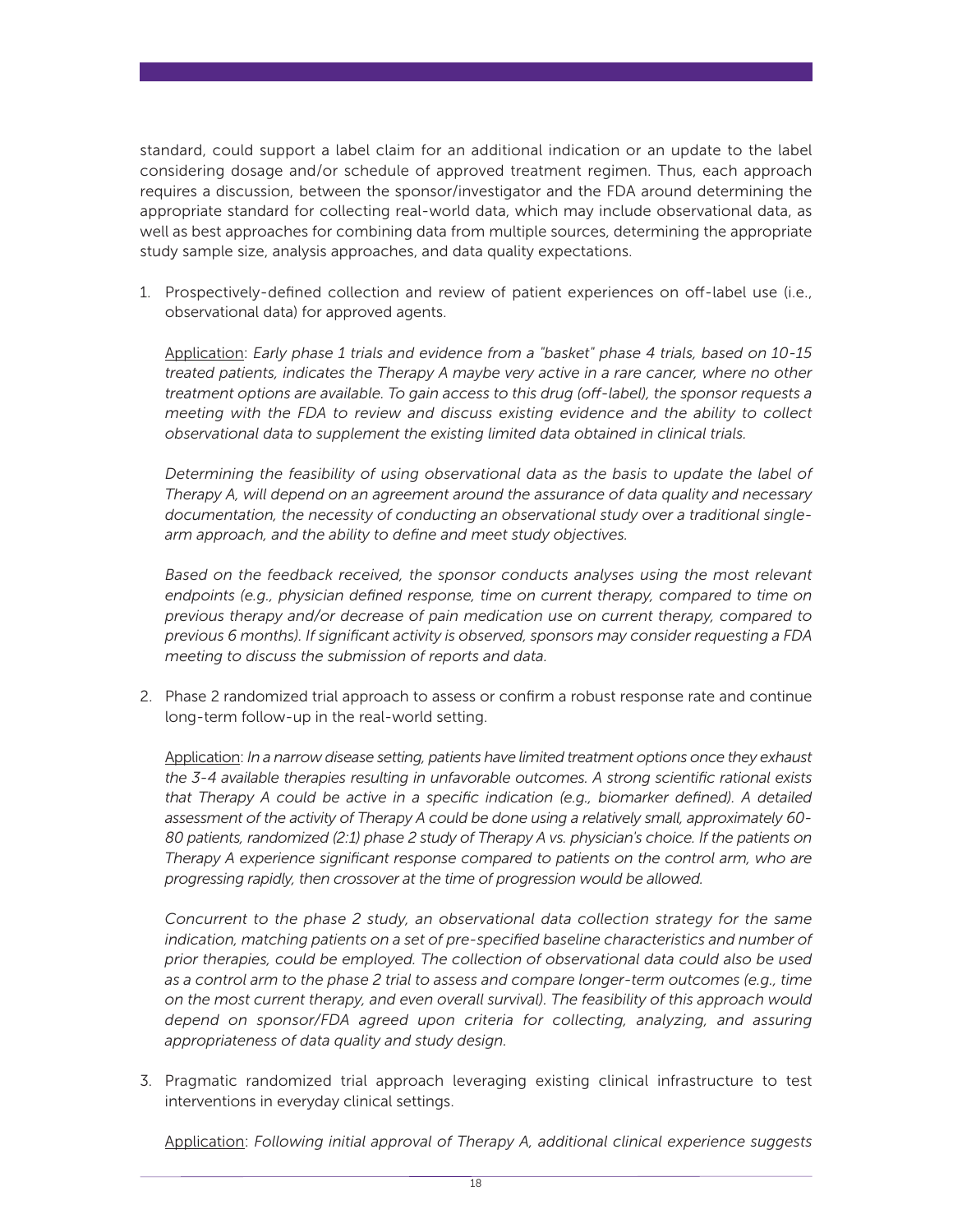*that a lower dose given more frequently could be just as efficacious and possibly safer than the original dose studied and included in the product label.*

*Efficacy and safety of the new dose could be assessed by conducting a non-inferiority pragmatic randomized study comparing the two treatment regimens. Following randomization, the data for the study (including patient characteristics, treatment, and outcomes) could be obtained from electronic health records. The feasibility of this approach would depend on sponsor/FDA agreed upon criteria for collecting, analyzing, and assuring appropriateness of data quality and study design. This approach would allow for assessment of feasibility of both obtaining consent and randomizing patients at sites beyond those typically conducting randomized controlled trials. Given the pre-specified criteria are met, the generated evidence could be used to update the label with information on the new regimen.*

The success of these three approaches depends on a rigorous assessment of outcomes within the RWD setting. The assessment process needs to assure reliability, consistency and validity of the outcomes. it maybe also be required that real world data outcomes in the original indication are consistent with the results from the clinical trials in the original indication.

While not captured in the above approaches, RWD collection for Therapy A post-approval may additionally provide information on the safety profile of the drug including: dose interruptions, dose modifications, concomitant medications, additional toxicity and other adverse events, therapy duration, and may contribute to the enhanced evaluation of an appropriate dose of the drug in the post-market setting. Thus, data around patient characteristics, safety, and mortality in patients receiving treatment with Therapy A, in any treatment setting using even a limited patient pool that meet the criteria of the study population, may facilitate determination of appropriate treatment safety, dosing, and sequencing.

#### Real-World Evidence Considerations

Each approach will require additional considerations and questions to be addressed to determine the appropriate study mechanism. These are summarized in the below table.

| <b>Considerations</b>      | <b>Questions</b>                                                                                                                                                         |  |
|----------------------------|--------------------------------------------------------------------------------------------------------------------------------------------------------------------------|--|
| Disease setting            | Is randomization feasible?<br>$\blacksquare$ Should rarity be a factor?<br>Could study enrollment and completion be effected (i.e.,<br>inability to accrue patients)?    |  |
| Efficacy experience        | What efficacy data is available?<br>Is it consistent with a BTD?<br>Does preliminary information on the activity of the BTD in<br>this specific indication exist?        |  |
| Safety profile             | $\blacksquare$ Is there a well-described safety profile on this therapy?<br>Are adverse events well described?<br>Has appropriate dosing and sequencing been determined? |  |
| Existing treatment options | $\Box$ Could these serve as a control?<br>$\blacksquare$ Could alternative treatment options effect study accrual or<br>analysis?                                        |  |
|                            |                                                                                                                                                                          |  |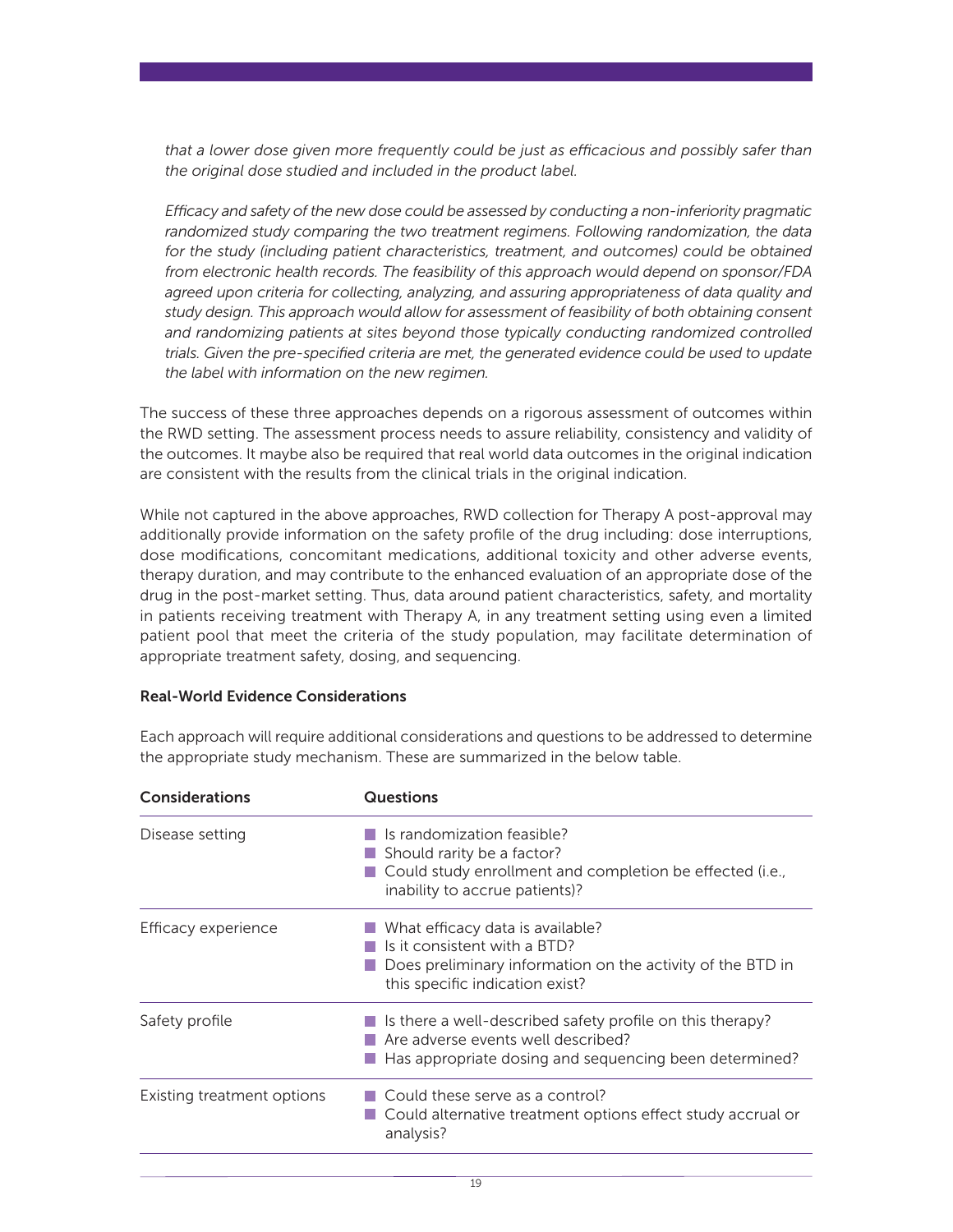| Study outcomes          | ■ Which outcomes are appropriate for the study?<br>• Physician assessed response rate<br>• Duration of physician assessed response<br>• Decrease in pain medication use as compared to patients<br>previous $6 - 8$ months<br>• Decrease in medication use to control other disease<br>specific symptoms<br>• Duration on previous anti-tumor therapy as compared to<br>duration on the most recent breakthrough therapy<br>• Time to switch in therapy (versus control)<br>• Overall Survival (versus control)<br>• Physician assessed PFS (versus control)                                                                                                                                                                                                                                                                                                               |
|-------------------------|----------------------------------------------------------------------------------------------------------------------------------------------------------------------------------------------------------------------------------------------------------------------------------------------------------------------------------------------------------------------------------------------------------------------------------------------------------------------------------------------------------------------------------------------------------------------------------------------------------------------------------------------------------------------------------------------------------------------------------------------------------------------------------------------------------------------------------------------------------------------------|
| Sample size             | ■ What data is already available?<br>What is the expected sample size, based on factors such as<br>response rate?                                                                                                                                                                                                                                                                                                                                                                                                                                                                                                                                                                                                                                                                                                                                                          |
| Feasibility             | Given the above, is the study feasible?<br>• Can it be enrolled considering disease rarity?<br>• What will it take to complete the study (time and<br>resources)?<br>• Will control patients agree to be part of this study, or will<br>they look for other treatment options?<br>• Where appropriate, is crossover possible? How will the<br>point of cross-over be determined?                                                                                                                                                                                                                                                                                                                                                                                                                                                                                           |
| Data collection and use | ■ What approaches can be used to minimize bias?<br>• Data is collected from multiple medical institutions with<br>varying standard practice<br>• Gather data for same indication for patients treated with<br>any other therapy as a control arm<br>■ Can patient level data be submitted to FDA?<br>$\blacksquare$ What documentation is available for these data and can any<br>of the source documents be audited?                                                                                                                                                                                                                                                                                                                                                                                                                                                      |
| Benefit/Risk            | What are the benefits of this approach compared to other<br>approaches?<br>Under what conditions would it be preferable to other<br>approaches for labeling claims, i.e., additional indications<br>for BTD?<br>Are there any legal ethical concerns with the approach? i.e.,<br>off-label promotion?<br>How can the risks for sponsors and the FDA be mitigated?<br>■ Can a clinical trial, or pragmatic trial be initiated in the same<br>indication, but in earlier lines of therapy?<br>$\blacksquare$ Are there conditions under which this approach would be<br>able to support label claim for an additional indication for<br>BTD?<br>• Outside BTD?<br>• Under-represented groups? (e.g. patients with brain<br>metastases, leptomeningeal carcinomatosis)<br>• Biomarker selected studies (e.g. selection based on liquid<br>biopsy rather than tissue testing)? |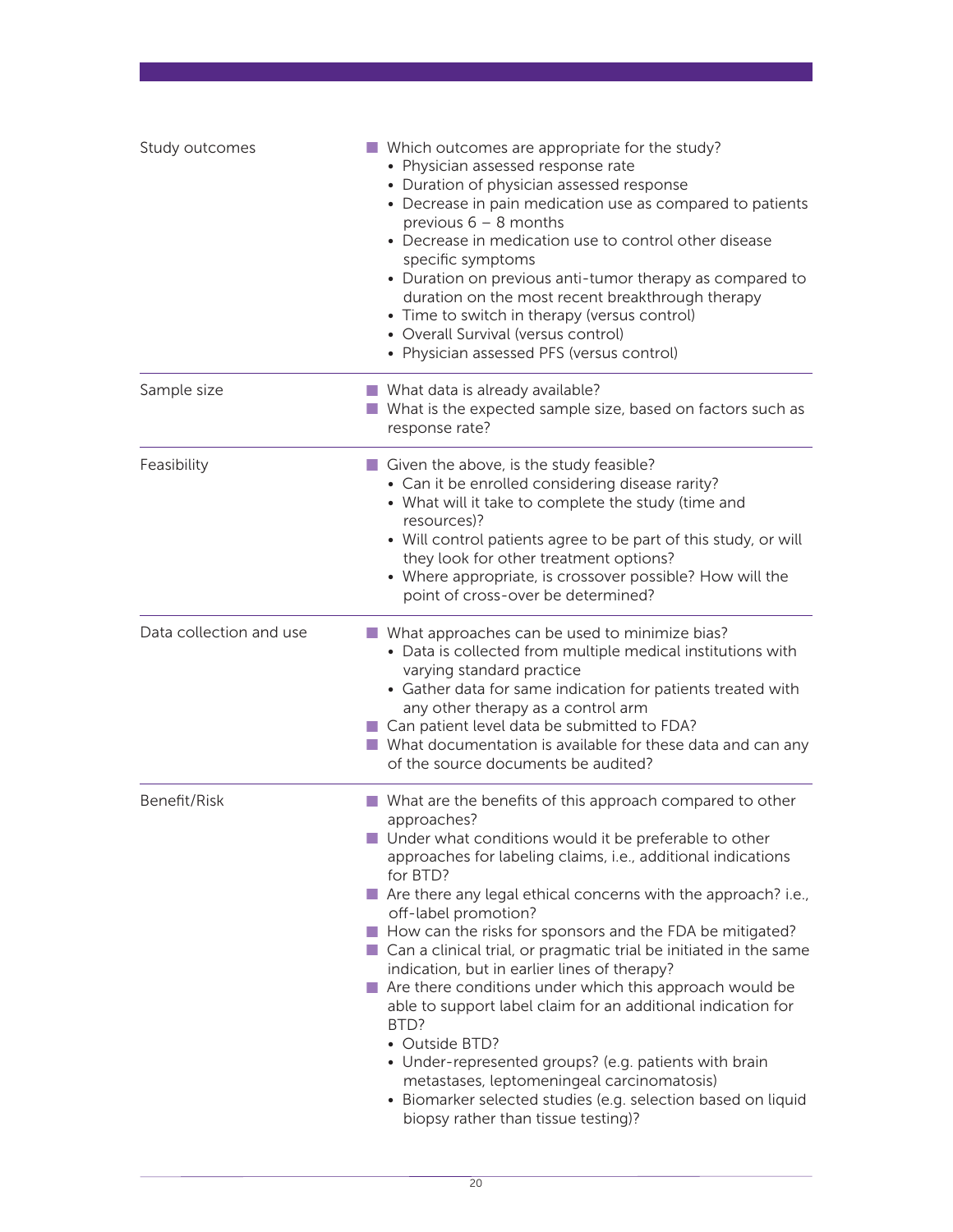#### **Conclusions**

As real-world evidence is increasingly used to support drug development, more research, collaboration, and transparency is needed to improve data capture, quality, and analytics. already advancements in data capture have expanded opportunities to better incorporate patient experiences and outcomes from routine clinical care into a range of drug development processes that can improve evidence quality used to support decision making. additional efforts, including legislative proposals and Prescription Drug User Fee Act VI (PDUFA)<sup>4</sup> negotiations have highlighted these issues as a priority.

The first step in realizing the numerous opportunities offered by real-world data, will be to begin testing the ability of such data to address outstanding questions in drug development. This work group considered possible approaches for designing prospective pilot studies to assess the ability of using RWE to support regulatory decisions. The three approaches outlined above for developing pilot studies are intended guide developers in considering broader data collection to inform the totality of evidence during drug development; however, careful consideration and discussions between sponsors and regulatory agencies will be needed including an agreed upon pre-specified approach, data standards, and considerations that account for any observed outcomes, such as loss of efficacy, within the real-world.

<sup>4</sup> PduFa Vi Commitment letter http://www.fda.gov/downloads/Forindustry/userFees/PrescriptiondruguserFee/uCM511438.pdf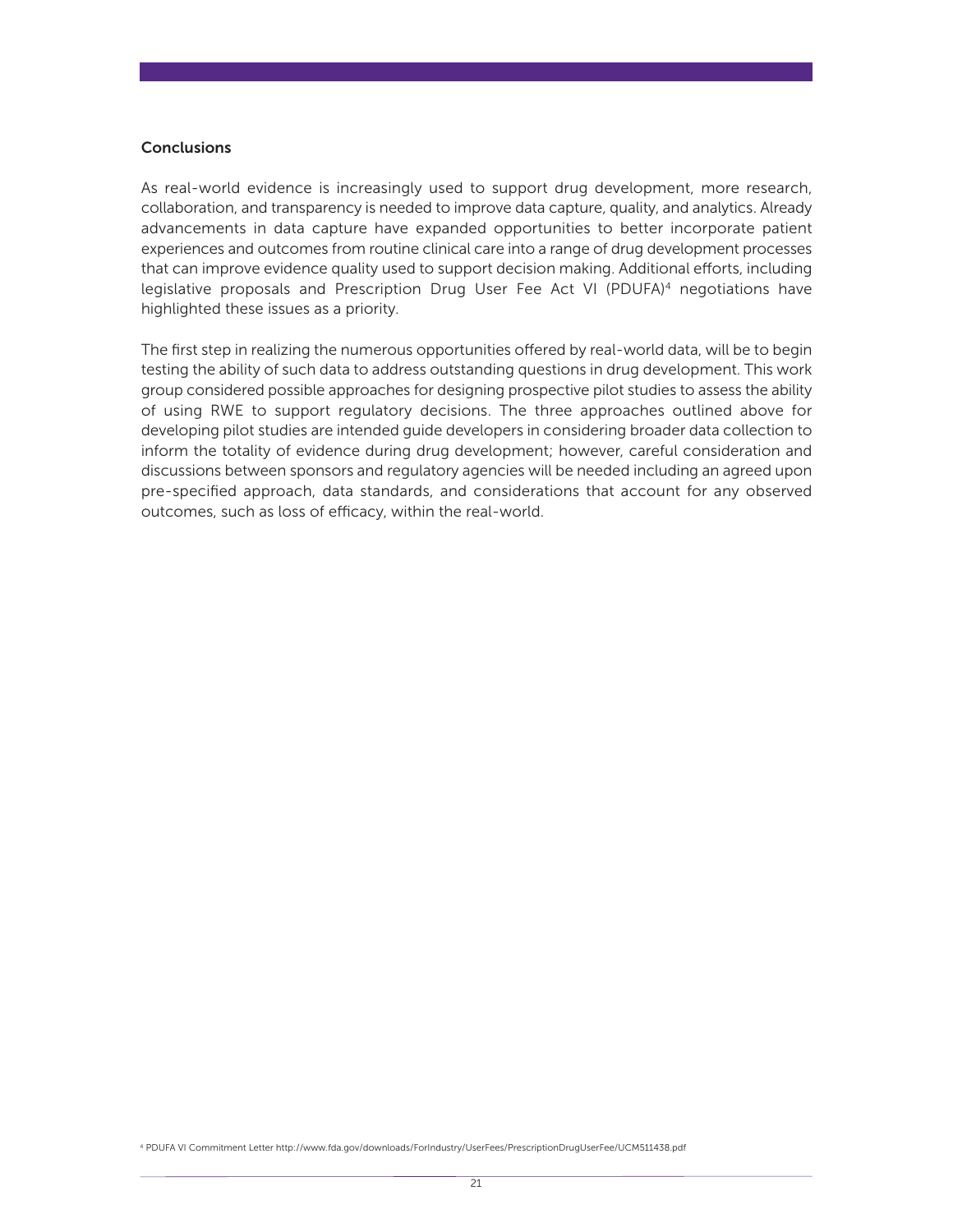## ISSUE BRIEF

Friends of Cancer Research Annual Meeting – November 2016

## Optimization of Exploratory Randomized Trials

#### **CONTRIBUTORS**

Eric Kowack *Ignyta*

Lisa LaVange *U.S. FDA*

Amy McKee *U.S. FDA*

Cyrus Mehta *Cytel Corporation; Harvard University*

Samantha Roberts *Friends of Cancer Research*

Richard Simon *National Cancer Institute*

Rajeshwari Sridhara *U.S. FDA*

Mark Stewart *Friends of Cancer Research*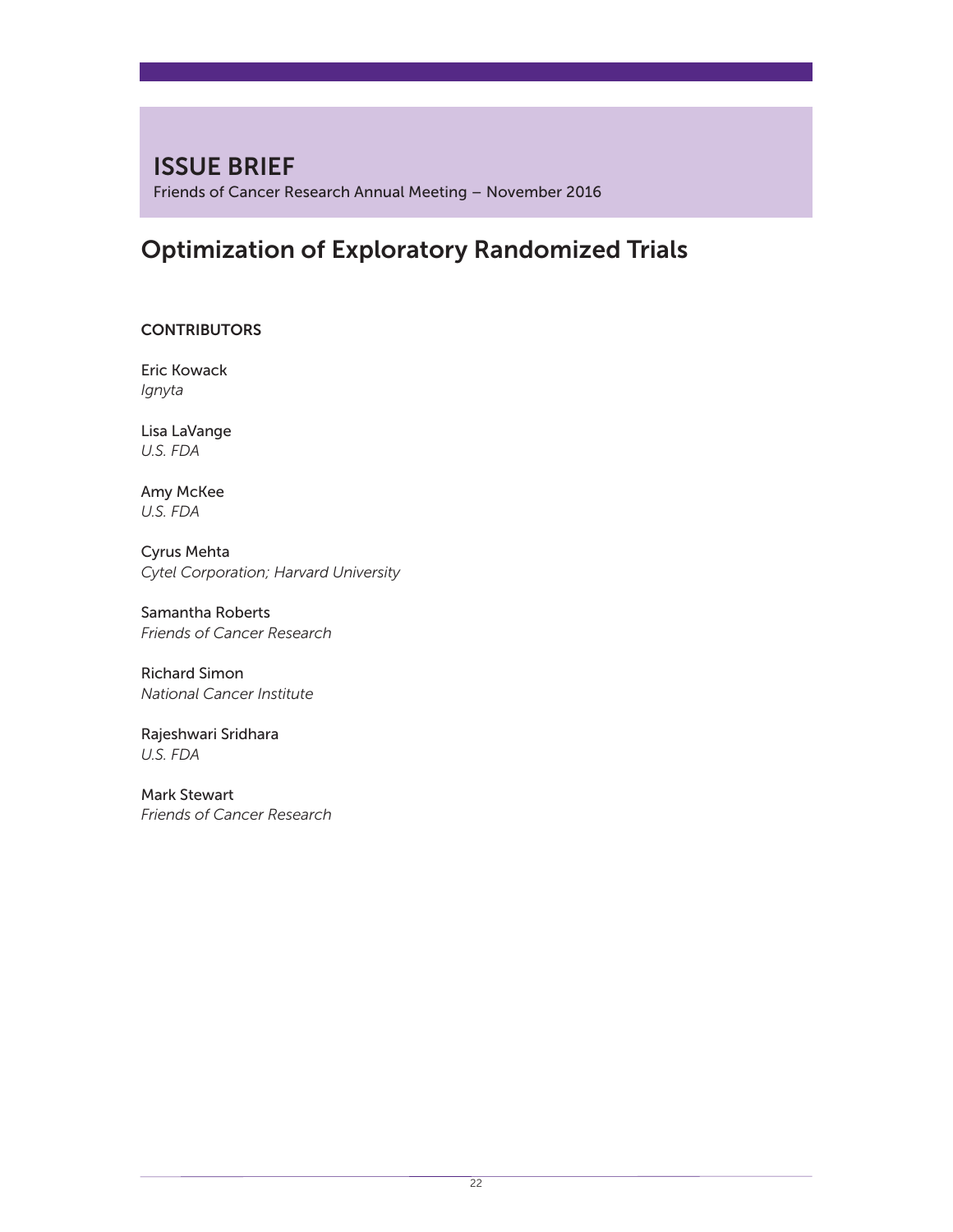#### Summary

in recent years, the field of oncology has benefitted from the development of several highly effective new therapies for some forms of cancer. these therapies may demonstrate profound treatment effects that are apparent in early phase clinical trials, necessitating expedient clinical trial approaches that move beyond the traditional stepwise drug development paradigm. These approaches must maintain rigor while improving efficiency to ensure that truly effective drugs can quickly reach patients in need without compromising patient safety. Different approaches may be needed for different scenarios. This panel will address potential paths forward when unexpectedly large improvements in overall survival (usually included as a secondary endpoint) are observed in early phase randomized studies, a scenario that is occurring with increasing frequency. Because these are exploratory trials, primarily initiated to guide "go/no-go" decisions in product development, they are typically not designed with the necessary statistical rigor for definitive assessments of clinical benefit. Therefore, using these trials as the basis of a regulatory decision without further study may present challenges. however, only using the data for a "go/no go" decision and initiating a separate randomized phase 3 trial may also be problematic depending on how compelling the exploratory trial results were as well as the level of unmet need in the disease under study. We will provide recommendations for the optimal conduct of early phase randomized trials, potential frameworks that can be put in place prospectively for the controlled expansion of exploratory trials, and statistical approaches that can be used by sponsors or Fda reviewers to help interpret the results in the absence of pre-specification and determine how to proceed in the event of unexpected but promising survival signals.

#### Exploratory Randomized Trials

although exploratory trials are often single-arm studies, in some cases randomized trials are employed early in development with the objectives of providing proof-of-concept or generating hypotheses. in these trials, the patient population under study may be limited for safety reasons or to improve the chance of detecting an efficacy signal. the requirements for the trial's operating characteristics such as power and type i error (concluding that a drug has a certain effect, when it, in fact, does not) may also be less restrictive than in later stage trials, or may not even be prespecified. There may be multiple looks at the data, potentially introducing bias, and informal interim analyses with no planned adjustments to avoid inflation of the Type I error rate. In our scenario, compelling survival outcomes may be observed, but survival is not the primary endpoint and is rather a secondary endpoint. in fact, a variety of endpoints may be specified to assess pharmacological activity and tolerability and to provide early evidence of efficacy with respect to clinical or patient reported outcomes, typically with no plans to account for multiplicity due to the numerous outcomes in place. in general, these "looser" operating characteristics are accepted for exploratory trials, with the assumption that clinical benefit will be rigorously assessed in later phase trials.

Consequently, if unexpected and potentially exceptional survival signals are observed in an exploratory randomized study, these issues can lead to difficult decisions about whether to expand the ongoing trial, initiate a subsequent phase 3 trial, or seek regulatory approval. Options available to sponsors could include: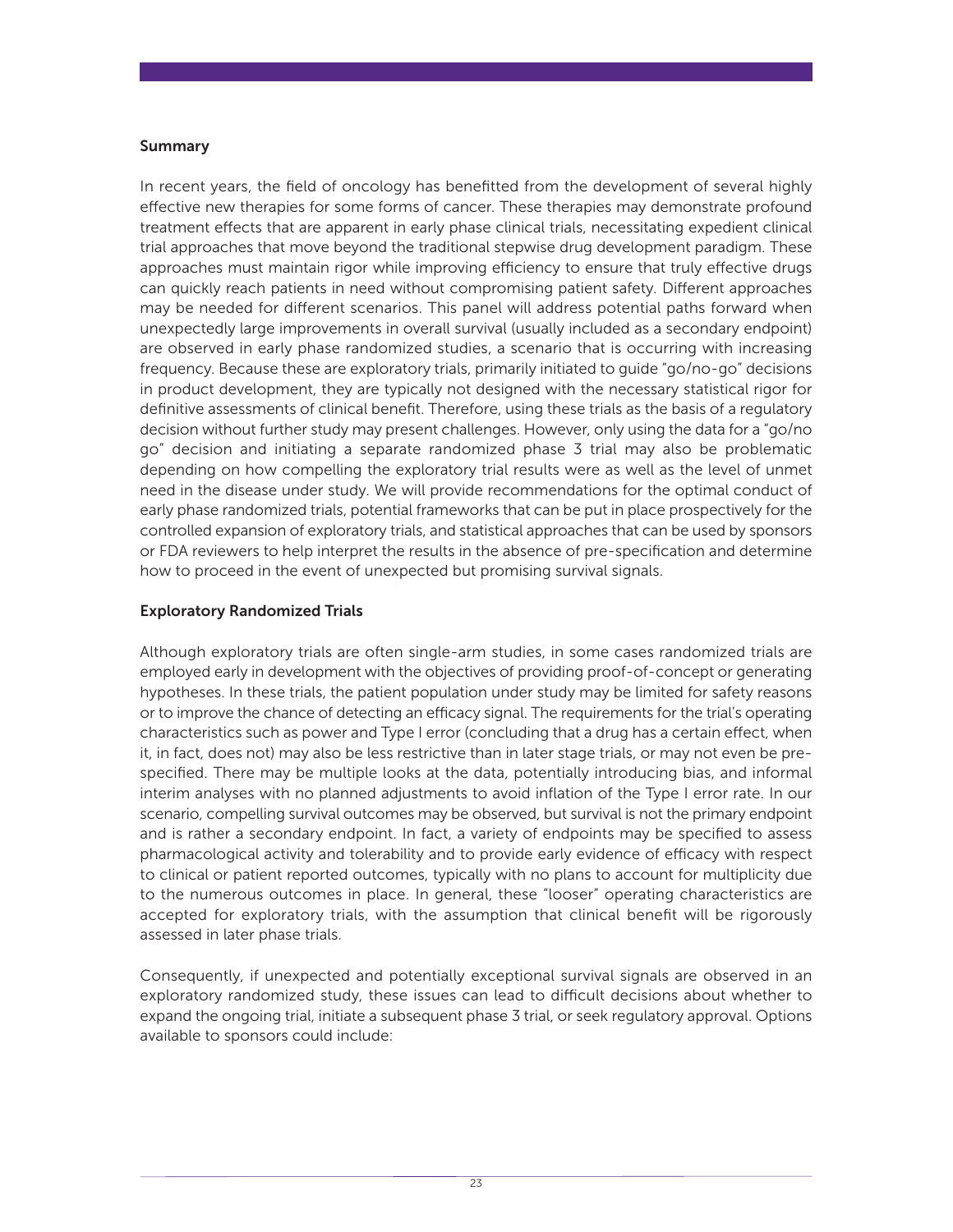#### Traditional approach:

1. Use the exploratory data results solely for a "go/no go" decision and initiate confirmatory trials.

#### Alternative approaches:

- 2. Expand the exploratory randomized trial, and if the survival benefit is maintained, seek regulatory approval.
- 3. For exceptional survival data in exploratory randomized trial, submit for regulatory approval, and potentially initiate a phase 3 confirmatory study at the same time.

There are many factors to consider as sponsors determine how best to proceed with unexpected data that includes both statistical and non-statistical issues.

#### Statistical Approaches for Interpretation of Unexpected Findings

in instances where there is little to no pre-specification in the exploratory randomized trial and an unexpectedly large improvement in overall survival is observed, sponsors and the FDA can be faced with the challenging scenario of interpreting the results. We will discuss a potential statistical model that can be useful in these scenarios. This is an adaptation of a previously published Bayesian approach which accounts for the clinical significance of the results and for the fact that the survival results were unexpected in a phase 2 trial and often not specified as the primary endpoint for analysis.<sup>1</sup> Bayesian approaches can be very useful in looking across multiple endpoints, analysis times, or studies. these factors are not accounted for in the calculation of a "p value".

instead of a p value, the tool described here provides a posterior probability that the treatment effect (treatment relative to control) exceeds a minimal clinically significant threshold. For survival in oncology studies that threshold might be a 20% to 30% relative reduction in the hazard of death but will depend on the disease and line of therapy. The posterior probability depends on the observed treatment effect in the clinical trial, the size of the trial, and on the prior probability distribution of the treatment effect (i.e., the likelihood of different treatment effect sizes one would expect before seeing the results of the clinical trial). it is the prior distribution which enables one to express the fact that an extreme treatment effect on survival is unexpected for a phase 2 trial with a PFS or response endpoint. The prior distributions have decreasing effect on the posterior probabilities as the sample size of the trial increases, and in the example case studies discussed below, the results are not critically dependent of the prior distribution.

The model we have investigated is based on the estimation of an unknown hazard ratio (HR) for treatment on survival. An HR of 1.0 means no treatment effect on survival and an HR of 0.75 represents a 25% reduction in the hazard of death by treatment. The prior probability of the null hypothesis of no treatment effect on survival is denoted by 1-θ. For an early phase 2 trial of a drug of unknown efficacy, one would generally set this null prior probability to be .90 or some suitably large figure. The prior distribution when the null hypothesis is false is based on a standard deviation parameter  $\tau$  as described in the Appendix.

1 simon r. "[Clinical trials and sample size Considerations: another Perspective]: Comment." statistical science. 2000 15(2): 103-5.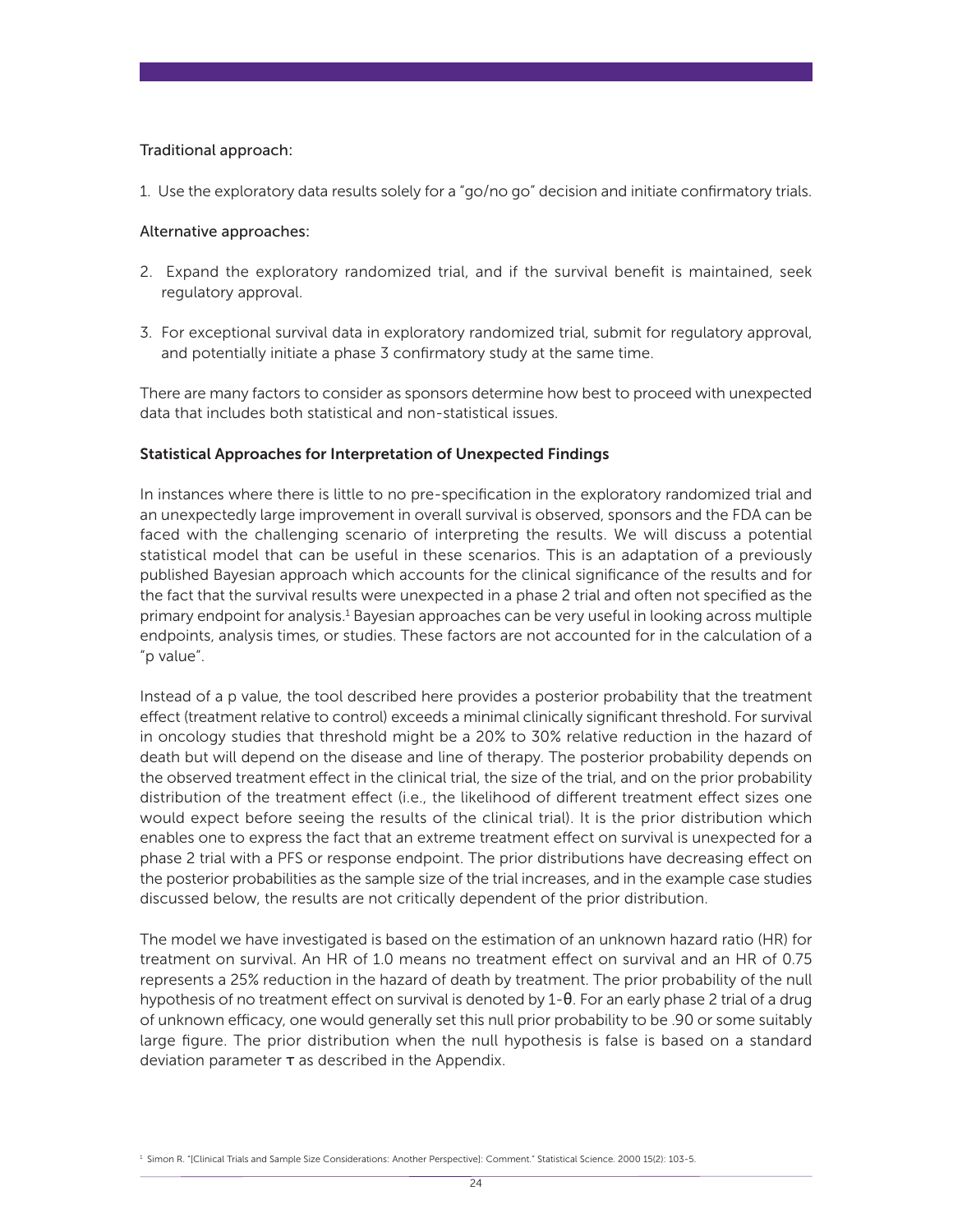To compute the posterior probability that an observed difference in survival is clinically significant, one must specify the survival results of the trial,  $\theta$ ,  $\tau$ , and the threshold for clinical significance (e.g. 25% reduction in hazard of death). in our simulations, we have summarized the trial results for survival by indicating the observed HR and the total number of deaths observed in the trial. For details on computing the posterior probability of a clinically significant treatment effect, see the Appendix.

It is important to note that this model helps to interpret the level and confidence of evidence in trials with unexpected results, but it does not alleviate issues related to robustness of results, sensitivity analyses, uncontrolled interim looks, and trial conduct.

#### Application of the Bayesian Statistical Approach to Real-World Case Studies

Iniparib is an inhibitor of the enzyme poly ADP-ribose polymerase (PARP). This example is chosen because it is a well-known example where preliminary trial results indicated a significant survival advantage which generated considerable enthusiasm. however, follow-up studies failed to confirm this effect and, in fact, demonstrated that iniparib did not inhibit PARP at clinically relevant doses. Early approval based on the initial phase 2 results would have put patients at risk by exposing them to an ineffective drug.

in a phase 2 open-label, randomized study of patients with metastatic triple negative breast cancer iniparib combined with chemotherapy improved the rate of clinical benefit from 34% to 56% (P=0.01) and the rate of overall response from 32% to 52% (P=0.02).<sup>2</sup> The addition of iniparib also prolonged the median progression-free survival from 3.6 months to 5.9 months (HR for progression, 0.59; P=0.01) and the median overall survival from 7.7 months to 12.3 months (HR for death, 0.57; P=0.01). A subsequent randomized phase 3 trial enrolled 519 women who had previously received at least two rounds of chemotherapy. This trial was designed with overall survival and progression-free survival as co-primary endpoints and was unable to demonstrate significant improvements in these endpoints.

We applied the statistical model described above to determine how it might have influenced decision making based on the phase 2 results. The total number of deaths was not reported but was estimated to be approximately 73 from the confidence interval given for the HR. From that value and the reported HR, the Bayesian analysis was performed using  $\theta$ =.9 and  $\tau$ =1. The resulting posterior probability distribution for the true HR for survival is shown in Figure 1. For any HR on the x axis, the y axis shows the posterior probability that the x-axis value is the true HR. An HR value of 1.0 corresponds to no treatment benefit on survival. A vertical line is drawn at 0.70 as a potential threshold for clinical significance; that is an HR < 0.70 would represent a clinically significant treatment effect on survival. The area under the curve to the left of the vertical line is the posterior probability that the treatment effect is clinically significant. in this case that area is 0.71; and may indicate that additional data is needed to ensurethe treatment effect on survival is clinically significant. if we use a threshold of clinical significance of 0.75, the area under the curve to the left of the x-axis point HR=0.75 is 0.82. Thus, even with a threshold of clinical significance of 0.75, the data is not strongly convincing that there is a clinically significant treatment effect on survival. The posterior probability of the null hypothesis that iniparib has no effect on survival was 0.044 as can be seen by the point at an x-axis value of 1.0. The posterior probability of the null hypothesis is however not very robust to changes in the model parameters, and we do not recommend using it for decision making in this context. A posterior probability of .82 that the HR for survival is less than .75 may not be sufficiently strong to support the conclusion that the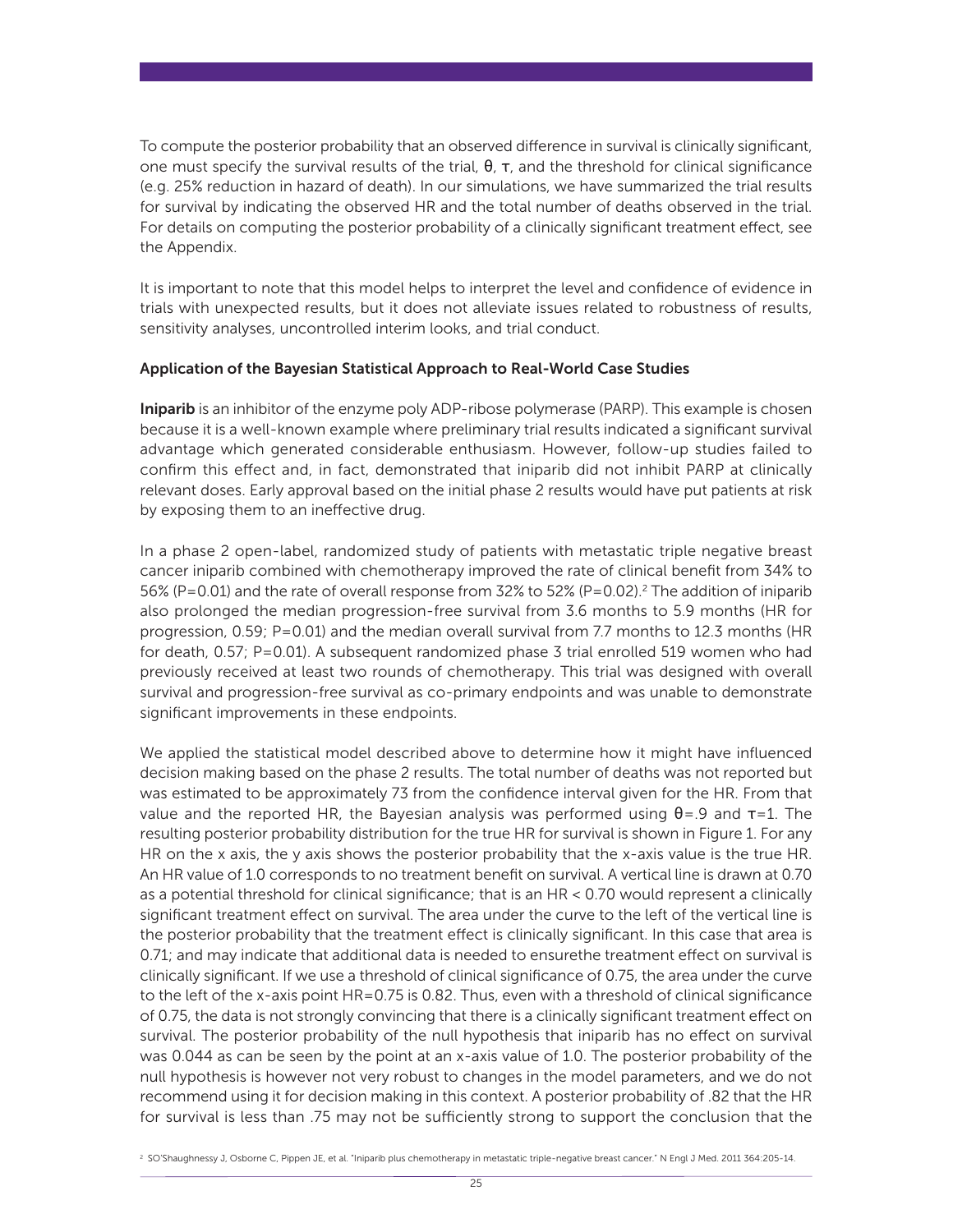treatment is effective to a clinically significant degree. Consequently, this approach as part of the evaluation of the study would not have suggested consideration of approval of the drug without a follow-up phase 3 trial. This use of this approach would have been appropriate to guide decision making in this example.

Olaratumab is a platelet-derived growth factor (PDGF) receptor alpha blocking antibody. olaratumab received fast track and breakthrough therapy designation, priority review status, and accelerated approval for its use in soft tissue sarcoma (STS). This example illustrates a study where there was highly significant improvement in survival outcomes, a secondary endpoint, in an early phase trial when progression-free survival was the primary endpoint. Though the study was not necessarily designed to be a pivotal trial, it did lead to its approval.

Data came from a randomized phase 2 trial involving 133 patients with multiple subtypes of metastatic STS.<sup>3</sup> Patients were randomized in a 1:1 ratio to receive either combination therapy comprising of olaratumab and doxorubicin, or the standard of care treatment of doxorubicin monotherapy. Patients in the combination treatment arm had a median overall survival of 26.5 months, compared with 14.7 months for those treated with doxorubicin monotherapy (HR 0.46; P=0.0003). in contrast, progression-free survival was extended by only 2.5 months in the olaratumab arm (6.6 months versus 4.1 months). Though the primary endpoint of the study, a 50% increase in progression-free survival, was met, it was not significant by investigator assessment (HR 0.67; P=0.0615) or independent radiological review (HR ratio 0.67; P=0.1208).

To evaluate how the statistical model described above might have influenced decision making, data from the phase 2 trial were evaluated using an HR of 0.46 and 91 observed deaths (Figure 1). A vertical line is drawn at a true HR of 0.70 which might correspond to a minimal clinically significant effect. The Bayesian analysis was performed and the posterior distribution of HR for survival is shown in Figure 1. The area under the curve to the left of 0.70 is approximately 0.95. This means that there is a 95% posterior probability that the true HR is 0.70 or less indicating that the evidence is convincing and supports the FDA decision. If the line were drawn at 0.75, representing a lesser reduction in survival, the posterior probability to the left of that would be 0.98.

The posterior distribution was computed based on an assumption that the prior probability of no treatment benefit was 0.90; so the survival effect was unexpected. however, the data was sufficiently strong that with 91 deaths the high prior probability of no treatment effect is overridden by the data. We also used the parameter  $\tau = 1$  for the standard deviation of the treatment effect under the alternative. The results were little changed however if we used  $\tau = 2$ or 0.5.

<sup>3</sup> Tap WD, Jones RL, Van Tine BA, et al. "Olaratumab and doxorubicin versus doxorubicin alone for treatment of soft-tissue sarcoma: an open-label phase 1b and randomized phase 2 trial." lancet. 2016 388:488-97.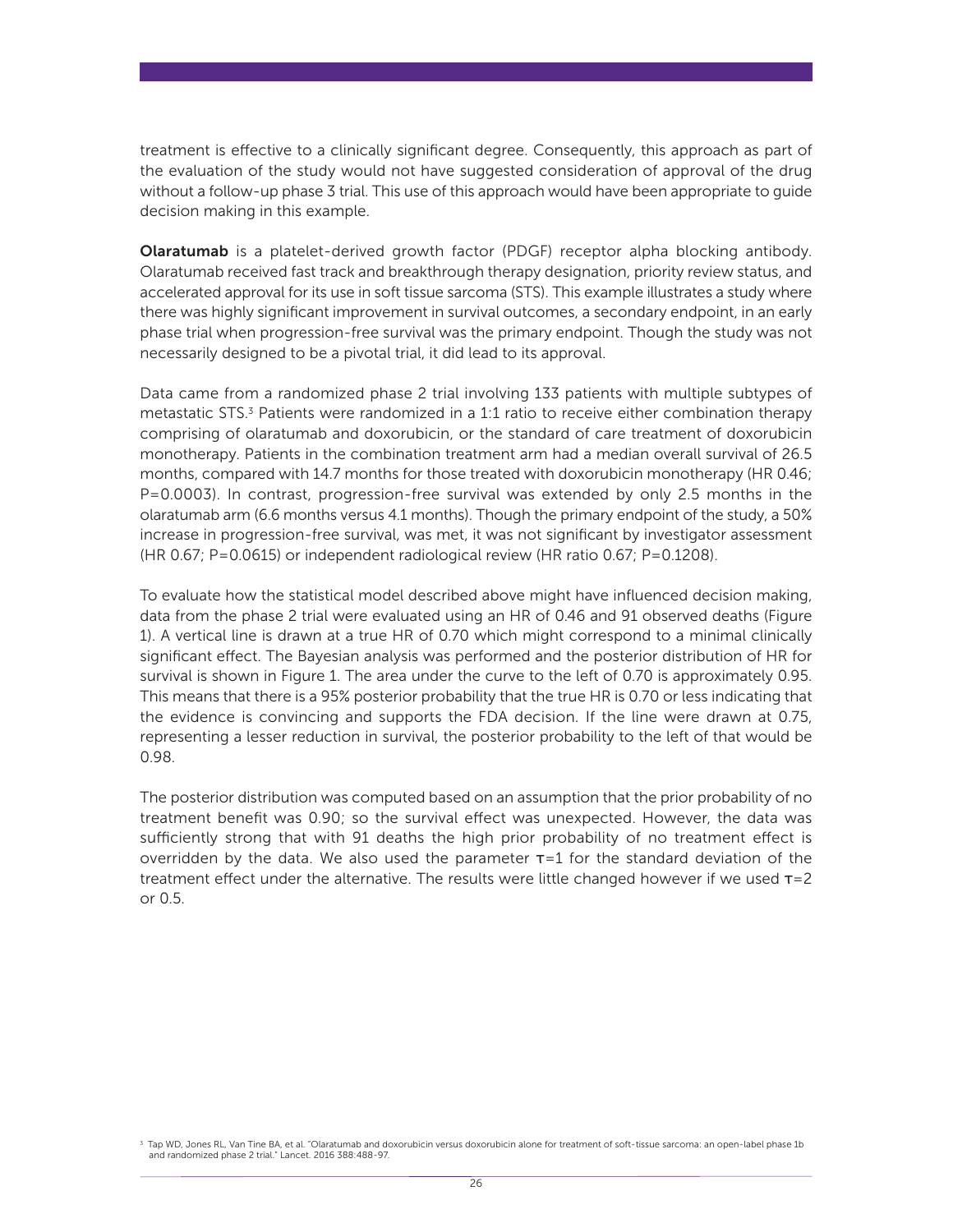



#### Additional Factors to Consider When Interpreting Findings from an Exploratory Trial

as sponsors navigate these various options, factors other than statistical analyses will also need to be considered, such as the strength of evidence from the phase 2 study, the feasibility of restarting enrollment once preliminary results are known, the role of an independent monitoring committee in triggering further enrollment, and potential drifts in patient population due to expanding the number or location of study sites.

Additionally, recruitment for a subsequent study may be difficult, once the early trial's results are publicly available. other issues critically important include chemistry, manufacturing, and controls (CMC) readiness and the adequacy of the safety database

standard considerations around the interpretation of results from any randomized clinical trial, such as those described in ICH E9, apply across all trials in general.<sup>4</sup> Several considerations are highlighted here as particularly relevant in the context of observing an unexpectedly large benefit in survival in an exploratory randomized study. The extent to which many of these can be adequately addressed will help determine the interpretation of the strength of the results, and hence help determine the best appropriate path forward.

Guidance for Industry: E9 Statistical Principles for Clinical Trials. http://www.fda.gov/downloads/drugs/guidancecomplianceregulatoryinformation/guidances/ucm073137.pdf (accessed oct. 31, 2016)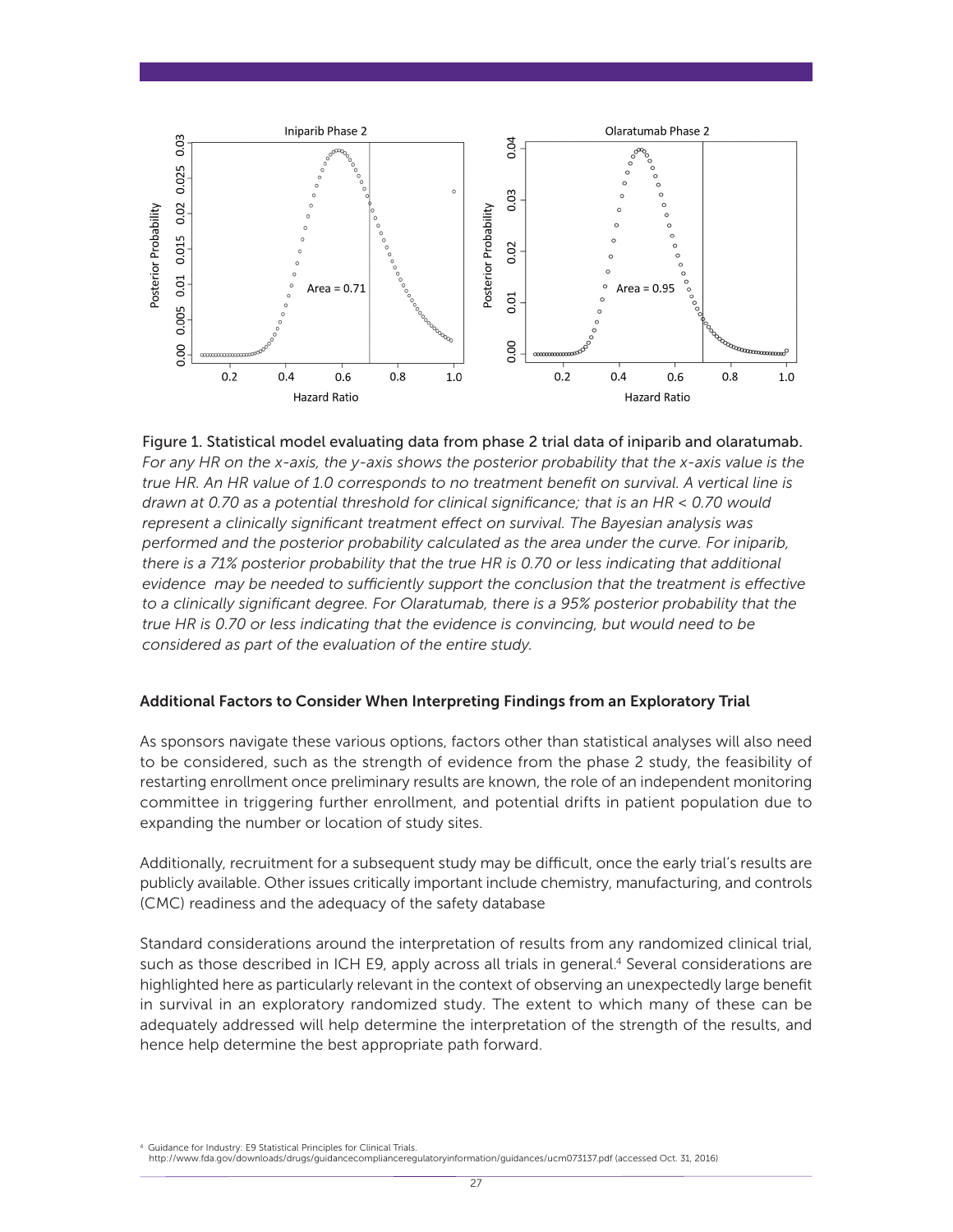Potential sources of concern in the design, conduct, analysis, and interpretation of the results include:

- **Multiplicity due to overall survival typically being a secondary endpoint, multiple interim** analyses; other possible sources of multiplicity such as multiple arms, statistical methods for analyzing the data, and the primary analysis population
- $\blacksquare$  The robustness of the survival results, in view of the likely small sample size of an exploratory study, especially as it relates to potential imbalances in important prognostic factors, the impact of post-discontinuation anti-cancer therapy, and the ability to evaluate consistency across subgroups
- $\blacksquare$  The conduct of the study, including the level of blinding, the sufficiency of the description of the process and procedures for examining data, including informal and formal analyses, and whether crossover to the experimental therapy has been allowed

In contrast to confirmatory trials, exploratory trials often have less pre-specification allowing for more flexibility in the design and conduct of the study. This is often appropriate depending on the specific objectives of the study, the extent to which the safety and efficacy of the experimental treatment is understood, and the extent of ongoing biomarker evaluation. however, flexibility in the design and conduct of these studies can pose challenges to evaluating the results in a regulatory approval setting.

There is benefit in sponsors considering the incorporation of some standard features found in confirmatory trials when designing, conducting, and analyzing exploratory randomized studies. The addition of some pre-specification and rigor around the timing and assessment of interim analyses or the planned timing of the final overall survival analysis can often bring additional scientific rigor with little downside. Furthermore, recently observed faster-than-expected enrollment in studies (e.g., checkpoint inhibitor trials) coupled with the time lag on obtaining survival data may make it necessary to add language that allows extended enrollment if early efficacy results are quite favorable to help reduce delays in global protocol amendment.

#### Opportunities for Prospective Planning and Trial Expansions

In instances where there is a promising benefit in overall survival but the data is not quite strong enough or requires additional patient populations before submission for regulatory approval, a trial expansion may be one approach to efficiently collect more evidence and data. The points to consider in the section on "additional Factors to Consider When interpreting Findings from an Exploratory Trial" are applicable both to the original study (in terms of whether it provides a solid basis for expansion) as well as to the design of the expansion. it is also important to note that having a prospective plan in place does not guarantee positive data; it simply improves the ability to appropriately interpret the data.

adaptive designs that prospectively incorporate a trial expansion, using appropriate statistical methods to control the Type I error rate are available and are described in the extensive literature on this topic. These designs are valuable in the context of designing a Phase 2/3 study. Few exploratory studies are designed in this way, and it would not be desirable or feasible to design all randomized phase 2 exploratory studies in this manner. however, trials for new classes of drugs that have shown exceptional promise in early exploratory settings in terms of objective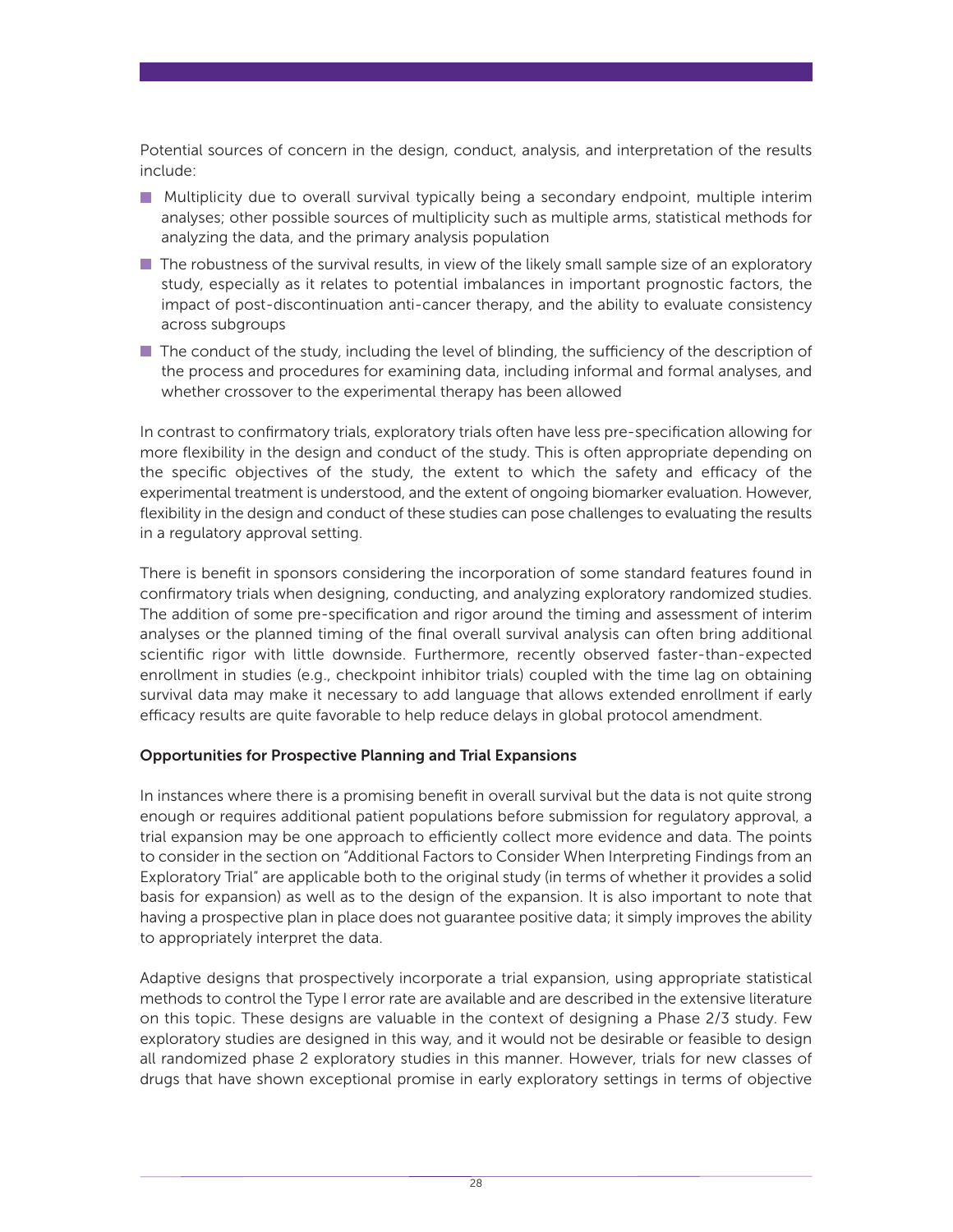tumor response (e.g., immune checkpoint inhibitors), may warrant greater consideration for provisions to be in place at the start of the trial.

some pre-planning around potential outcomes, associated decisions, and resultant actions into the protocol can be beneficial in terms of reducing the need for protocol amendments and improving the understanding of the operating characteristics of the study. At this stage of development though, maintaining the ability of the sponsor to also incorporate ongoing, and maybe unexpected, learnings from this trial and external data will continue to be important.

a major concern in regards to unplanned adaptations in clinical trial design or conduct during the trial is the loss of control over Type I error rates. As a starting point, it is worthwhile to consider the simplest case of expanding the trial (either in terms of number of patients or number of events) to collect additional overall survival data in the same patient population as defined by the protocol. in the context of this paper, it is assumed that a large overall survival has been observed in the original (unexpanded) study, and what might be defined as an unexpectedly large effect, is also likely to be statistically significant at the 5% level. With a statistically significant effect on overall survival acting as a gate-keeper, a study expansion in the same population would not inflate the Type I error rate above the standard 5%. Methods to assess the evidence, such as the interpretation of the p-value (and point estimate), from the expanded trial with reference to an even higher bar for remarkable results (such as that outlined in the Bayesian statistical approach above as guidance) will then need to be evaluated.<sup>5</sup> In instances where the threshold for statistical significance is not met, it may be desirable to increase patient follow-up time or recruit additional patients. however, in scenarios where statistical significance is not met but is still promising, it may be necessary for sponsors to have some pre-specification in place prior to unblinding (e.g., number of overall survival events to collect if the trial were to proceed) and to utilize adaptive methods to ensure statistical validity is maintained.<sup>6,7</sup>

Expansion from a study that made significant alterations to the patient population based on results might be more challenging and could lead to significant bias. This could be somewhat mitigated if the study was originally designed to evaluate the populations—for instance, a study designed to evaluate in a specific biomarker positive and negative population, and subsequently dropping the biomarker negative population for the expansion.

Further, expansion based on data collected from a study with insufficient quality is also a concern. Making alterations to the choice of study endpoints, patient populations, or treatment allocations based on unblinded interim results may lead to biases toward favorable study outcomes or add unwanted variability to the study characteristics. a framework designed with operating characteristics that permit trial expansion or potential drug approval depending on the outcome of the exploratory trial may help minimize uncertainty in the assessment of the results of these types of trials.

a template for pre-specified expansion could include options to modify inclusion/exclusion criteria to increase generalizability of data within a single trial, or the template could allow for adaption of specific trial features, if warranted based on accumulating data, without starting a new trial. Additionally, it could include options to increase the follow-up time and the sample size possibly through expanding the number and geographic spread of trial sites. This framework could guide the development and use of pre-specified triggers for expansion in the event of

<sup>5</sup>gao P, liu l, Mehta C. "exact inference for adaptive group sequential designs." stat Med. 2013 oct;32(23):3991-4005.

<sup>&</sup>lt;sup>6</sup> Denne JS. "Sample size recalculation using conditional power." Stat Med. 2001 Sep;20(17-18):2645-60.

<sup>&</sup>lt;sup>7</sup> Müller HH, Schäfer H. "Adaptive group sequential designs for clinical trials: combining the advantages of adaptive and of classical group sequential<br>approaches." Biometrics. 2001 Sep;57(3):886-91.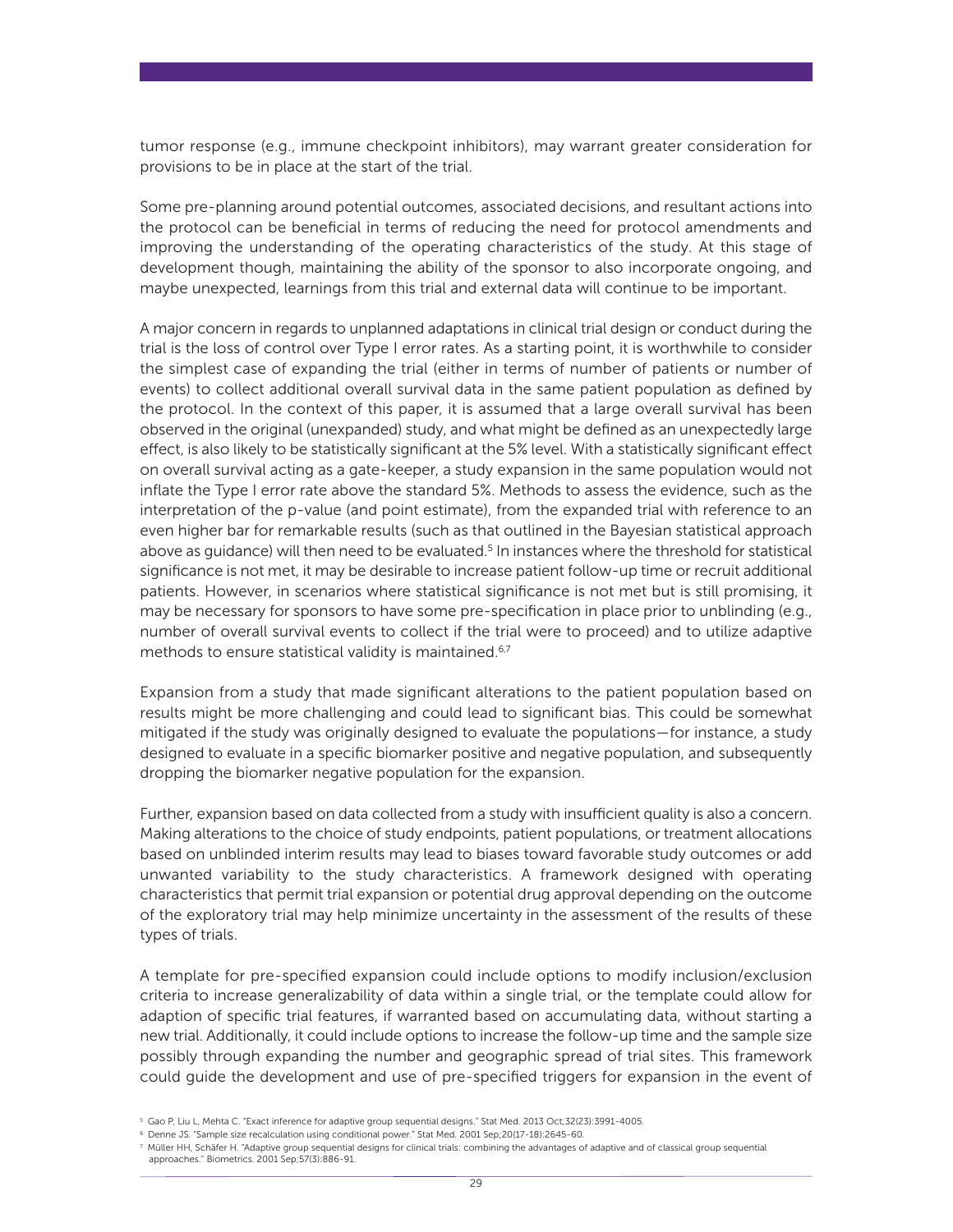observing a surprising survival benefit, the statistical considerations necessary for a robust analysis, and the operating characteristics necessary to minimize uncertainty in the results in these types of trials.

#### **Conclusions**

oncology drug development is benefiting from improved research capabilities and techniques that help to better identify appropriate patient populations for clinical trials. Thus, scenarios where unexpectedly large improvements in overall survival observed in exploratory randomized studies are becoming more frequent as our scientific understanding continues to advance. New therapies have necessitated the need for innovative clinical trial designs and expedient pathways for drug approval. it is clear that full pre-planning for registration for every early phase trial is not feasible or even possible because exploratory trials need to be able to have a reasonable sample size for the phase of development; be able to address multiple exploratory objectives; and if needed, evolve in response to the data being generated. However, both sponsors and the FDA can be better equipped to handle and evaluate trials with unexpectedly large improvements in overall survival. it is important to get the most information from data collected in these trials. Therefore, we have provided considerations for sponsors to consider at the design and conduct stages and for both sponsors and the FDA to use to help evaluate these types of results, which include a Bayesian analysis approach to assist with decision-making.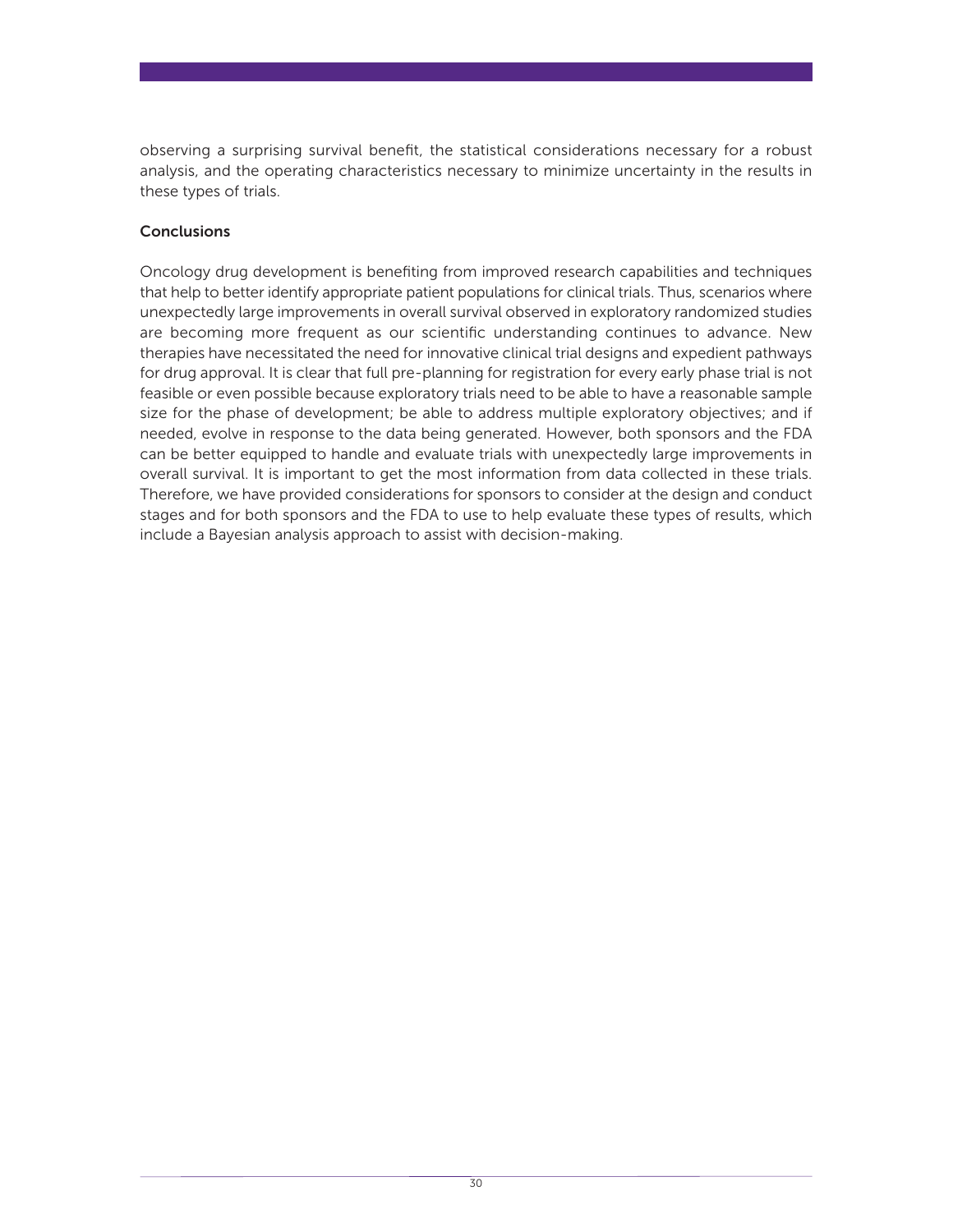#### Appendix

#### *Proposed Model:*

- $\blacksquare$   $\delta$  = log hazard ratio for survival
- $\blacksquare$   $\delta$  takes any value  $\leq 0$
- Prior probability  $\delta$ =0 is 1- $\theta$
- **Prior probability density for any value**  $\delta$  **<0 is**  $\theta$  **times a folded normal N(0,** $\tau$ **) distribution**
- Trial survival results summarized by the maximum likelihood estimate of  $\delta$  denoted  $\delta'$  and by the total number of deaths, D, observed in the trial.
- **■** The standard error of  $\delta'$  is approximately s=2/ $\sqrt{D}$
- The posterior probability that  $\delta = 0$  can be written Pr[ $\delta = 0|\delta'| = c$  (1- $\theta$ ) $\phi(\delta')$ ; mean=0, sd=s) where c is a normalizing constant and  $\phi$  denotes the density function for the standard normal distribution.
- For any  $\delta$  < 0, the posterior probability that the log hazard ratio is  $\delta$  can be written c  $\phi(\delta)$ ; mean=δ, sd=s) θ 2 $\phi$ (δ; mean=0, sd=τ)
- $\blacksquare$  The normalizing constant c is determined by computing the posterior over a grid and forcing the posterior values to sum to 1.
- $\blacksquare$  We considered a result to be conclusively clinically significant if the posterior probability that  $\delta$  is less than the threshold for clinical significance was at least 0.90
- We found that for studies of 25 total deaths or more, the results were rather insensitive to  $\theta$
- With 25 or 50 total deaths, results are convincing for clinically significant treatment effect on survival if the nominal p value for survival  $p \le 0.001$
- With 100 total deaths, a nominal  $p\leq 0.001$  is necessary for the results to be convincing for a clinically significant treatment effect on survival. a given p value corresponds to a smaller treatment effect as the sample size increases. hence, larger studies require smaller p values to be clinically significant.